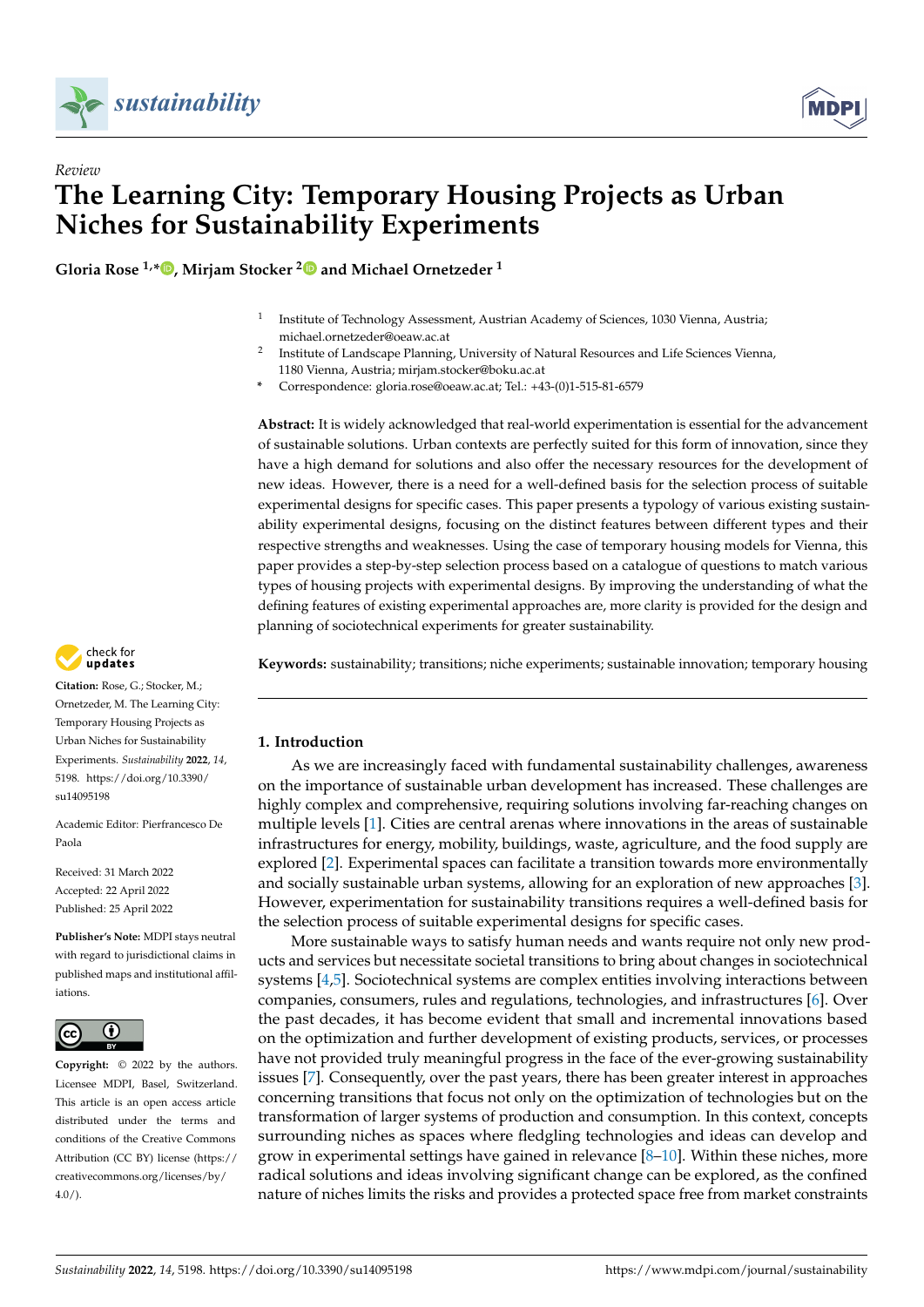(and other pressures). Funding schemes have been introduced at the international (e.g., JPI Urban Europe) and national levels (e.g., Stadt der Zukunft and Smart Cities Demo for Austria) to promote the implementation of such experiments, underlining their importance for urban development. These programs aim to create experimental environments where innovative solutions can be explored and where citizen involvement can take place.

Our analysis of the existing experimental designs confirmed observations made by Sengers et al. that "[ ... ] many real-life transition projects described in the literature as one type of experiment could easily be described in the terms of any of the other experiment types" [\[11\]](#page-17-9) (p. 9). The original concepts of these different experimental designs have distinct strengths and weaknesses, i.e., they should be suited to certain contexts and research questions. However, when applied without sufficient reflection, and with broad claims of what the experiment is capable of, the experimental designs end up only loosely relating to the original concepts. The term "living lab", for instance, has been applied very generously to various experimental designs, as criticized by Veeckman et al. [\[12\]](#page-17-10), after the European Commission started promoting living lab research in 2006. When the terms are conflated in practice, the experimental designs cannot be utilized to their full potential. Care must be taken to retain the integrity and coherence of the different types. In practice, the challenge is usually to find an adequate model under the existing framework conditions and with specific goals to be achieved. This paper contributes to addressing this challenge by improving the understanding of what the defining features of existing experimental designs are, where their strengths lie, and how they fundamentally differ from each other. On this basis, both a reference table and selection process consisting of seven core questions were developed, which can aid practitioners in the choice, design, and planning of sociotechnical experiments. This paper addresses two research questions: (1) What are the strengths and weaknesses of the existing experimental designs for sustainability transitions? (2) What is a robust method when selecting between experimental designs for sustainability transitions?

To demonstrate the newly developed selection process, it was applied to three temporary housing models that differ in characteristics, contexts, and goals. The temporary housing models were developed within the interdisciplinary research project "Urban popup housing environments and their potential as local innovation systems" [\[13\]](#page-17-11), funded by the Vienna Science and Technology Fund (WWTF). The project conceptualized temporary housing solutions as spaces for social learning and experimentation, with these "interim solutions" holding the potential to become new elements of local innovation systems, offering a wide range of possibilities to explore, apply, and evaluate new technical and social concepts. Temporary forms of housing are particularly suited as innovation niches for research into sustainable sociotechnical futures, because they have a number of characteristics that make them interesting as experimental spaces for urban innovation. They are temporary, provisional, sometimes improvised, and, to some extent, governed by regulations that are less strict [\[14\]](#page-17-12). While there is a long tradition of different forms of temporary use in the city of Vienna [\[15–](#page-17-13)[17\]](#page-17-14), there are yet some reservations towards temporary housing at the institutional level, with there being no mention of this form of housing in Vienna's urban development plans [\[18\]](#page-18-0). In the context of the WWTF project, the term "temporary" refers to an intended residence of up to a maximum of 10 years [\[19\]](#page-18-1).

## **2. Background**

This section provides a brief introduction to the following topics: sustainability transitions as the overarching transformation process towards more sustainable futures, experimentation as a means to promote sustainability transitions, and higher-order learning in niches as a core mechanism of experiments.

The past decades have produced a growing body of literature in the field of sustainability transitions, which addresses the transformation of current systems to more sustainable sociotechnical systems [\[20](#page-18-2)[–24\]](#page-18-3). Markard et al. [\[5\]](#page-17-4) (p. 956) described sustainability transitions as "long-term, multi-dimensional, and fundamental transformation processes through which established socio-technical systems shift to more sustainable modes of production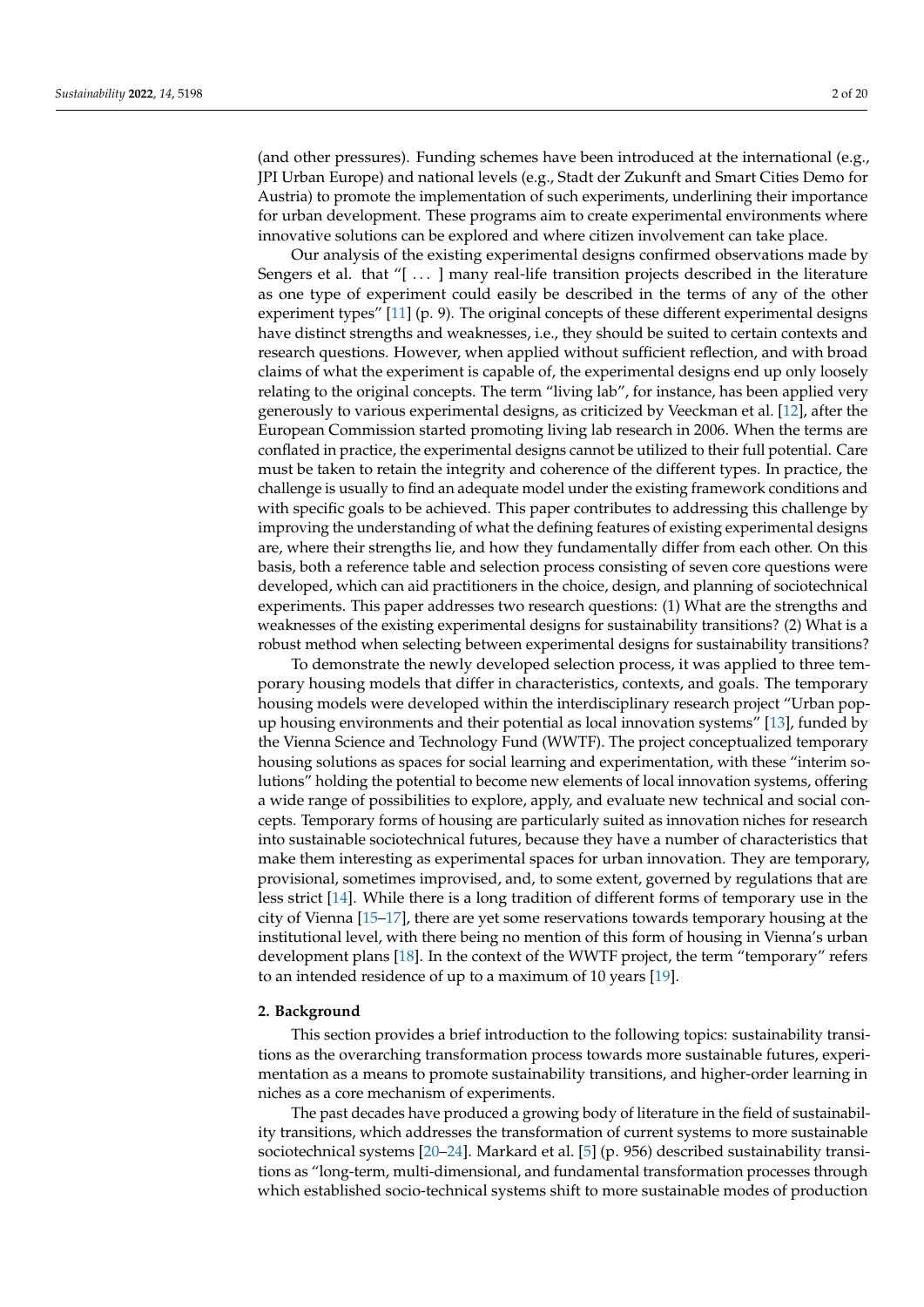and consumption." A core component is the utilization of sociotechnical experimentation as means for technological, social, and institutional learning, which is essential for fundamental and long-term changes [\[11\]](#page-17-9). Unlike technical experiments, which focus solely on the technical dimension, sociotechnical experiments include the dimensions of user practices and institutional structures and involve real-world actors and contexts [\[5](#page-17-4)[,11\]](#page-17-9). A constructive technology assessment (CTA) can be considered as the source of many of these ideas, with the CTA approach opening up the process and decision-making of technology development to users, citizens, and policymakers in order to enable reflective forms of social learning to take place. Strategic niche management (SNM) is a specific approach stemming from CTA seeking to facilitate interactive social learning around sustainable innovations in protected spaces [\[25](#page-18-4)[,26\]](#page-18-5).

Experimentation in the context of sustainability transitions is an effort to fundamentally and radically change sociotechnical systems and explore opportunities that have not yet been realized. This requires new perspectives, alternatives, ways of framing problems, and ways of interpreting observations [\[25](#page-18-4)[,27\]](#page-18-6). Gross [\[28\]](#page-18-7) described these experimental approaches as using failure as a basis for learning, resulting in the seemingly paradox situation of failed experiments being simultaneously successful. As portrayed by Sengers et al. [\[11\]](#page-17-9), a number of different experimental designs have been developed over the years. They operate according to different rationales and serve different, albeit sometimes similar or related, overarching goals. When planning an experimental process in practice, it is crucial that the main objective and existing contextual factors inform the choice of experimental design to allow for potential long-term effects.

Learning processes play a central role in all experiments. Mutual learning and collaboration are essential, with the importance of second-order learning being emphasized throughout the literature [\[25](#page-18-4)[,27](#page-18-6)[,29\]](#page-18-8). First-order learning describes learning that takes place on the basis of knowledge and insights gained from experimental results without questioning the governing variables. Second-order learning takes place when actors question the reigning values, frames, and paradigms [\[30\]](#page-18-9).

# **3. Types of Experiments for Sustainability Transitions**

This section introduces various experimental designs for sustainability transitions in detail. Each description follows this structure: historical background, starting points and main objectives, scope (addresses solely the technical or social innovation or can also address overarching institutional structures or broader forms of living and cooperation), learning processes, actors involved, implementing the actors' degree of control, strengths, and weaknesses. From these descriptions, we derived a reference table that allows for the direct comparison of the experimental designs (Table [1\)](#page-3-0).

In their systematic review, Sengers et al. [\[11\]](#page-17-9) presented an overview of existing experimental designs, which served as a starting point for our analysis. Their overview consisted of: "niche experiments", "bounded socio-technical experiments" (BSTEs), "grassroots experiments", "transition experiments", and "sustainability experiments". The authors also mentioned "urban living labs" (ULLs) as an emerging conceptualization of urban experimentation but did not present it in detail, as the concept was new at the time and not yet prominently featured in the literature. We included ULLs in our list of experimental designs, as we found enough distinguishing characteristics that could be featured in addition to the other concepts. We chose not to include sustainability experiments, because the available descriptions did not allow for a clear enough distinction from the other concepts for the purpose of this paper, often being used as an overarching concept. The use of sustainability experiments in a broader sense can be observed in, for example, van den Heiligenberg et al.'s study [\[31\]](#page-18-10), where sustainability experiments were not clearly distinguished from transition experiments or living labs.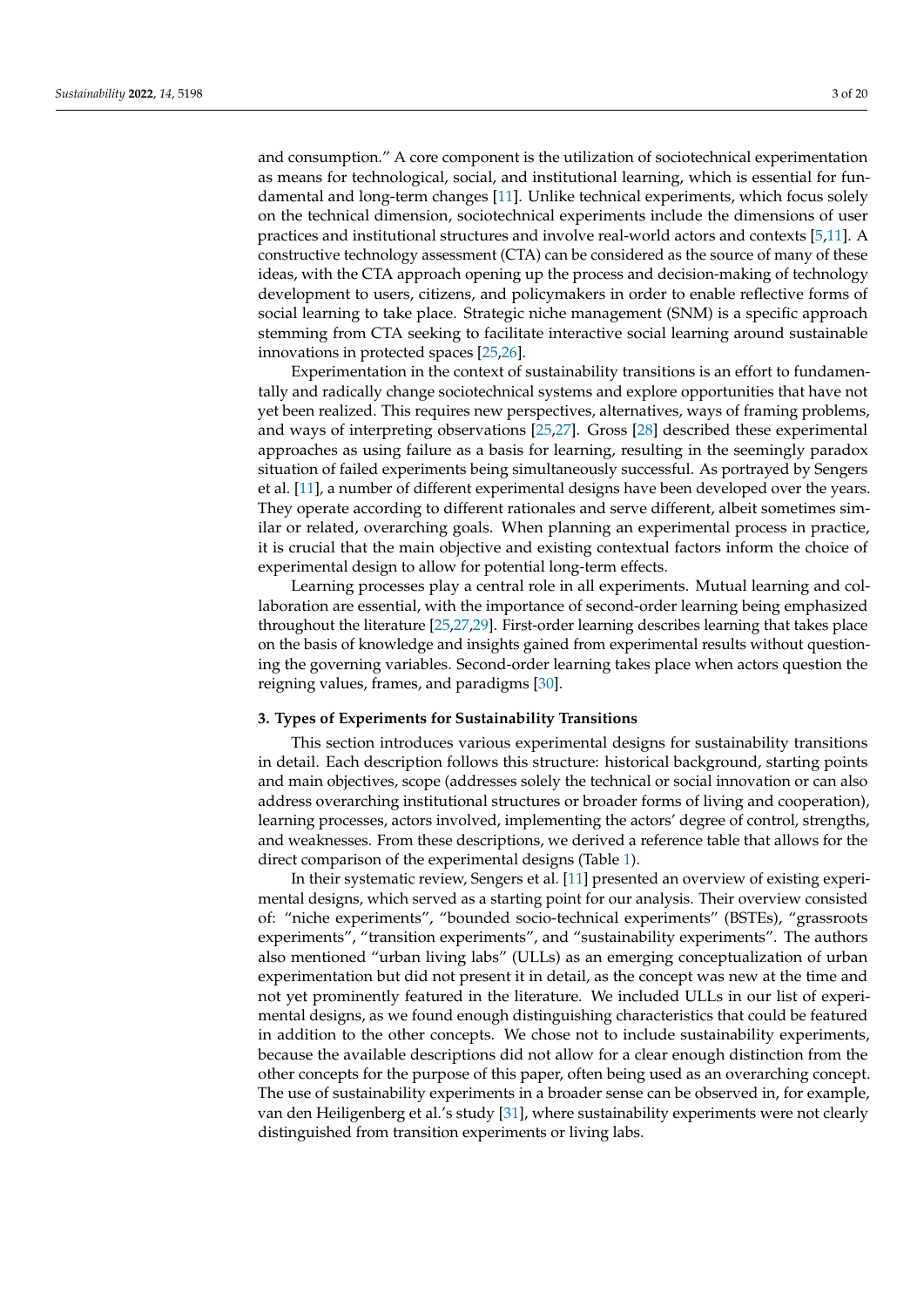<span id="page-3-0"></span>

| <b>Core Characteristics</b> | Niche Experiments                                                                                     | <b>Urban Living Labs</b>                                                                                            | <b>Bounded Sociotechnical</b><br><b>Experiments</b>                                                                                                                                                          | <b>Transition Experiments</b>                                                                                                                            | <b>Grassroots Experiments</b>                                                                                                                            |
|-----------------------------|-------------------------------------------------------------------------------------------------------|---------------------------------------------------------------------------------------------------------------------|--------------------------------------------------------------------------------------------------------------------------------------------------------------------------------------------------------------|----------------------------------------------------------------------------------------------------------------------------------------------------------|----------------------------------------------------------------------------------------------------------------------------------------------------------|
| Starting point              | Development of<br>sustainability-oriented<br>technology or service                                    | Development of innovative<br>technology or service                                                                  | Development of<br>sustainability-oriented<br>technology or service and<br>sustainability visions                                                                                                             | Societal challenge                                                                                                                                       | Societal challenge, ideology                                                                                                                             |
| Main objectives             | Successful introduction of<br>sustainability-oriented<br>technology or service                        | Successful and efficient<br>introduction of innovative<br>technology or service for<br>sustainable and smart cities | Higher-order learning on<br>sustainability and<br>transitions<br>Development of a<br>socially-embedded new<br>configuration of technology<br>or service and new forms<br>of living                           | Contribution to a<br>long-term<br>sustainability vision<br>Development of new<br>forms of living<br>Realizing a transition                               | Meeting social and<br>environmental needs through<br>flexible, localized services                                                                        |
| Scope                       | Advancing knowledge<br>surrounding a technology or<br>service including user needs<br>and preferences | Advancing knowledge<br>surrounding a technology or<br>service including user needs<br>and preferences               | Advancing knowledge<br>surrounding a technology or<br>service or new forms of living<br>and cooperation with the<br>potential of questioning existing<br>systems, infrastructures,<br>practices or paradigms | Advancing new forms of<br>living and cooperation with<br>the potential of questioning<br>existing systems,<br>infrastructures, practices<br>or paradigms | Advancing new forms of<br>living and cooperation with<br>the potential of questioning<br>existing systems,<br>infrastructures, practices<br>or paradigms |
| Learning processes          | Articulating &<br>$\bullet$<br>aligning expectations<br>Building actor networks<br>$\bullet$          | C-production<br>(user-engagement,<br>multi-stakeholder<br>participation)<br>Multi-method approaches                 | Monitoring of<br>learning processes<br>Coproduction                                                                                                                                                          | <b>Transition arenas</b><br>(network of<br>frontrunners &<br>diverse actors)<br>Coproduction                                                             | Capacity-building<br>through<br>learning-by-doing<br>Bottom-up<br>Needs-oriented                                                                         |

|  |  | Table 1. Comparison of the types of experiments for sustainability transitions. |  |
|--|--|---------------------------------------------------------------------------------|--|
|  |  |                                                                                 |  |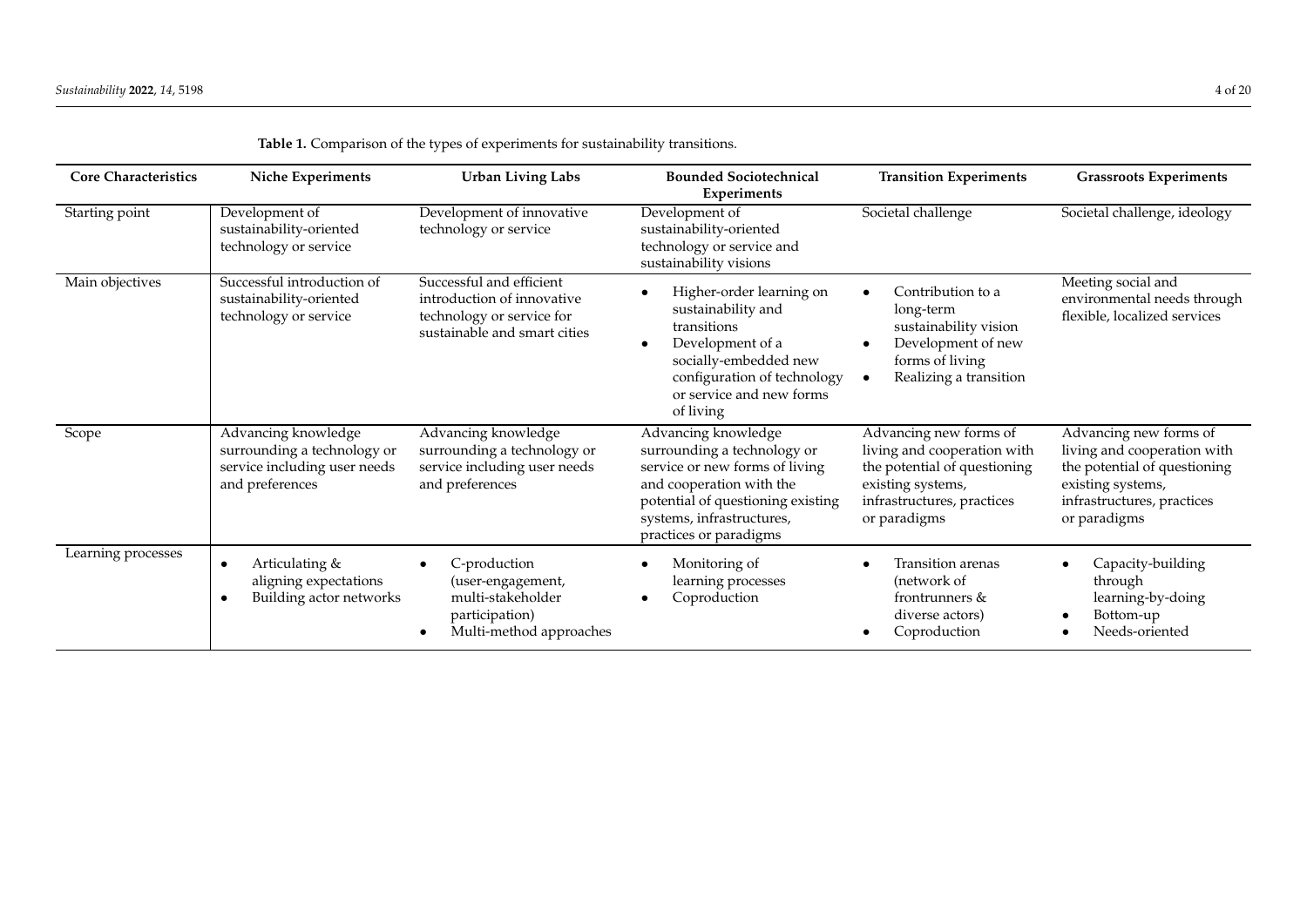**Table 1.** *Cont.*

| <b>Core Characteristics</b> | <b>Niche Experiments</b>                                                                                                                                                | <b>Urban Living Labs</b>                                                                                                                                                        | <b>Bounded Sociotechnical</b><br>Experiments                                                                                                                                                                                                                                                                                                            | <b>Transition Experiments</b>                                                                                                                                                                        | <b>Grassroots Experiments</b>                                             |
|-----------------------------|-------------------------------------------------------------------------------------------------------------------------------------------------------------------------|---------------------------------------------------------------------------------------------------------------------------------------------------------------------------------|---------------------------------------------------------------------------------------------------------------------------------------------------------------------------------------------------------------------------------------------------------------------------------------------------------------------------------------------------------|------------------------------------------------------------------------------------------------------------------------------------------------------------------------------------------------------|---------------------------------------------------------------------------|
| Actors                      | Government, industry,<br>$\bullet$<br>research, institutions,<br>civil society (as users)<br>Outsiders of the<br>$\bullet$<br>traditional system and<br>entrepreneurs   | Government, industry,<br>research institutions,<br>civil society<br>Role of civil society as<br>users and cocreators                                                            | Government, industry,<br>research institutions, civil<br>society (as cocreators)                                                                                                                                                                                                                                                                        | Government, industry,<br>research<br>institutions, NGOs<br>Involvement of actors<br>who are engaged with<br>the societal challenge<br>driving the experiment                                         | Civil society and NGOs as<br>initiators, coordinators<br>and participants |
| Degree of control           | High                                                                                                                                                                    | High                                                                                                                                                                            | Limited                                                                                                                                                                                                                                                                                                                                                 | Limited                                                                                                                                                                                              | Low                                                                       |
| Strengths                   | Governance tool<br>$\bullet$<br>addressing specific<br>problems with a variety<br>of options<br>Exploiting windows of<br>$\bullet$<br>opportunity at the<br>local level | Flexible<br>problem-solving and<br>innovative solutions<br>through coproduction<br>for specific<br>local contexts<br>Exploiting windows of<br>opportunity at the<br>local level | Breaking down wider<br>$\bullet$<br>sustainability-goals to<br>specific local problems<br>which are addressed with<br>flexible problem-solving<br>and development of<br>sustainability-oriented<br>technologies or services<br>Room to question wider<br>$\bullet$<br>contexts, such as existing<br>systems, infrastructures,<br>practices or paradigms | Flexible governance<br>with room for reflection,<br>adaptation and learning<br>Reframing societal<br>$\bullet$<br>perspective<br>Long-term impact on<br>$\bullet$<br>societal systems<br>development | Innovative diversity and<br>alternative pathways                          |
| Weaknesses                  | Isolated events at small<br>$\bullet$<br>scales (low impact)<br>No questioning of wider<br>$\bullet$<br>practices, systems<br>or paradigms                              | High organizational<br>costs (time, money)<br>Lacking ongoing<br>$\bullet$<br>commitment<br>of participants<br>No questioning of wider<br>practices, systems<br>or paradigms    | High organizational costs<br>$\bullet$<br>(time, money)<br>Lacking ongoing<br>$\bullet$<br>commitment or participants                                                                                                                                                                                                                                   | Time-consuming<br>and costly<br>Tendency<br>towards failure                                                                                                                                          | Securing resources to<br>maintain activities                              |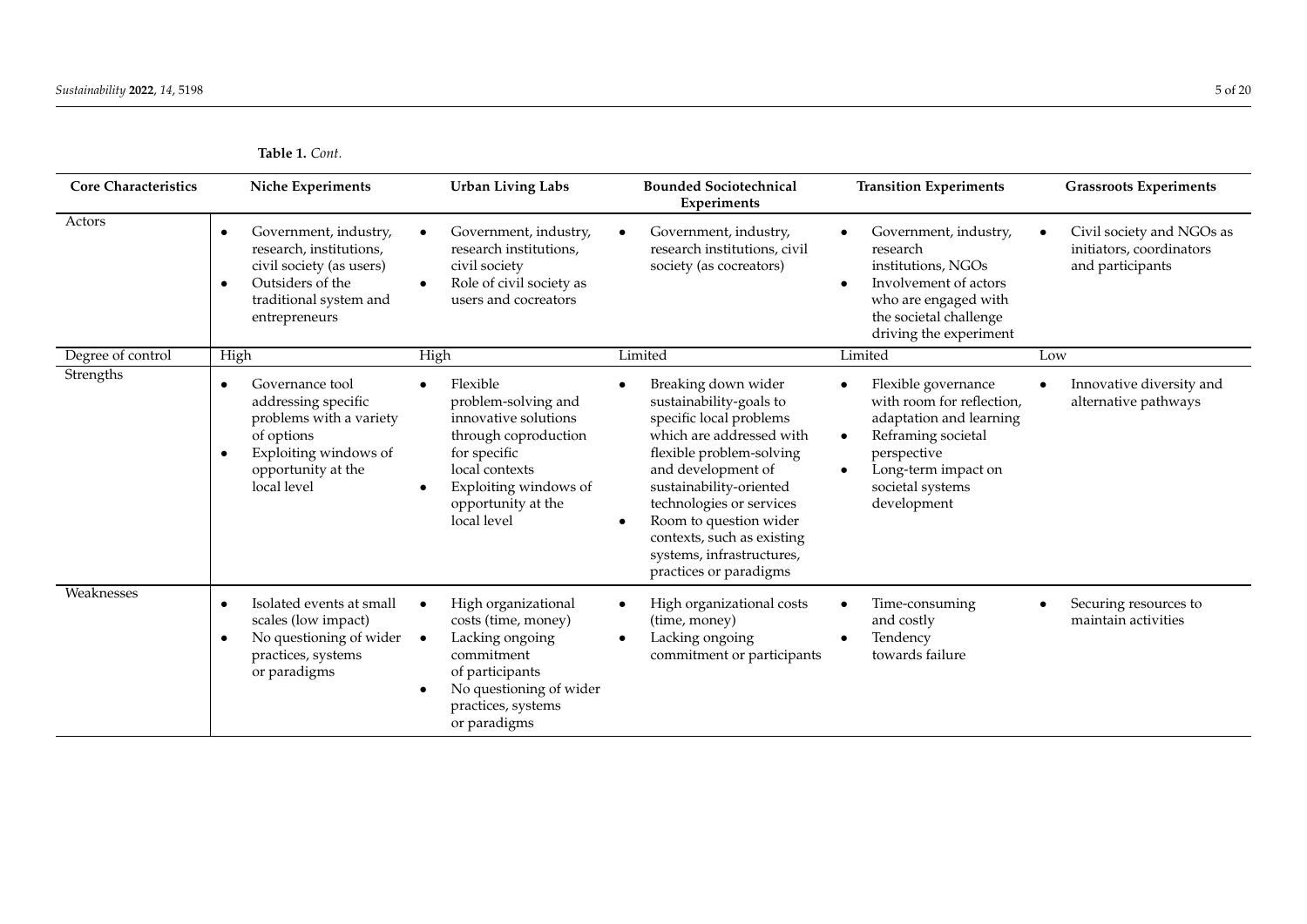A literature review was conducted on the selected experimental designs for sustainability transitions, starting with an initial structured search on ScienceDirect in August of 2018, yielding 116 publications accessible via open access. This list was expanded upon using the snowball method in the consecutive years up to May of 2021, yielding 70 more results. This review of the literature served as the basis for the description of the types of experiments for sustainability transitions.

The experimental designs are introduced in order of those that follow a stricter project rationale and are more focused and structured in their design, followed by those that are increasingly more open and flexible.

## *3.1. Niche Experiments*

Niche experiments emerged from SNM, an approach developed in the 1990s within the fields of CTA, Science and Technology Studies (STS), and evolutionary economics, in order to manage the transition of new sustainability-oriented technologies from labs to real-world applications [\[11\]](#page-17-9). Hoogma et al. [\[32\]](#page-18-11) further developed the SNM approach, emphasizing the link between the technical and the social. A niche is understood as a protected space where radical innovations can be developed and mature and where comprehensive learning processes can take place (for more on this and the multilevel perspective, see [\[4](#page-17-3)[,25\]](#page-18-4)).

The starting point for a niche experiment is typically found in the development of a sustainability-oriented technology or service and the creation of a market niche [\[11\]](#page-17-9). The experiment aims to introduce the social dimensions to a technological development or service and to support its successful introduction. The scope is limited to building knowledge around the technological or service innovation itself, with wider institutional or cultural innovations not being regarded. For example, a niche experiment around electric vehicles would examine the viability of the technology by involving various actors but would not provide a setting where the invited actors could rethink mobility itself, e.g., through the redesign of the infrastructure and land use.

The goal is to move beyond first-order learning and achieve second-order learning to increase the chances of success. Kemp et al. [\[23\]](#page-18-12) considered the articulation of expectations and visions between actors and the building of networks as fundamental elements, ensuring learning processes can take place on multiple dimensions. While user needs are examined and user preferences can be questioned [\[32\]](#page-18-11), participants remain in the role of "users", being monitored throughout the experiment. Niche experiments involve multiple actors, e.g., public authorities, industry, research institutions, and civil society. The importance of engaging "outsiders" and entrepreneurs is emphasized, referring to actors who are not traditional actors of the examined technology or service, in order to reduce the likelihood of vested interests in existing systems hampering innovative new ideas and developments [\[32\]](#page-18-11). Niche experiments closely follow a project rationale, having a high level of control over the conditions, with the duration typically spanning between two and five years.

A case example that can be considered as typical for a niche experiment was described by Potter [\[33\]](#page-18-13) and Hoogma et al. [\[32\]](#page-18-11). The project titled "Accessible Sustainable Transport Integration" (ASTI) developed a small fleet of electric minibuses and minibuses powered by compressed natural gas (CNG), consisting of three vehicles each. This service was made available to people with reduced mobility in the London Borough of Camden and included the testing of telematics technologies to enable demand-responsive servicing, which constituted the primary goal of the project. The involved actors included the initiating community transport organization, suppliers, public authorities, and users. The project was considered a success in that it could show the viability of these technologies for its chosen context.

One of the strengths of niche experiments lies in their ambition to exploit windows of opportunity at the local level. Their focus on technology and service development allows for specific problems and needs to be addressed, gaining insights into the usability and conditions of a variety of specific options. This can be used to inform decision-making processes, making niche experiments a helpful governance tool. In terms of weaknesses,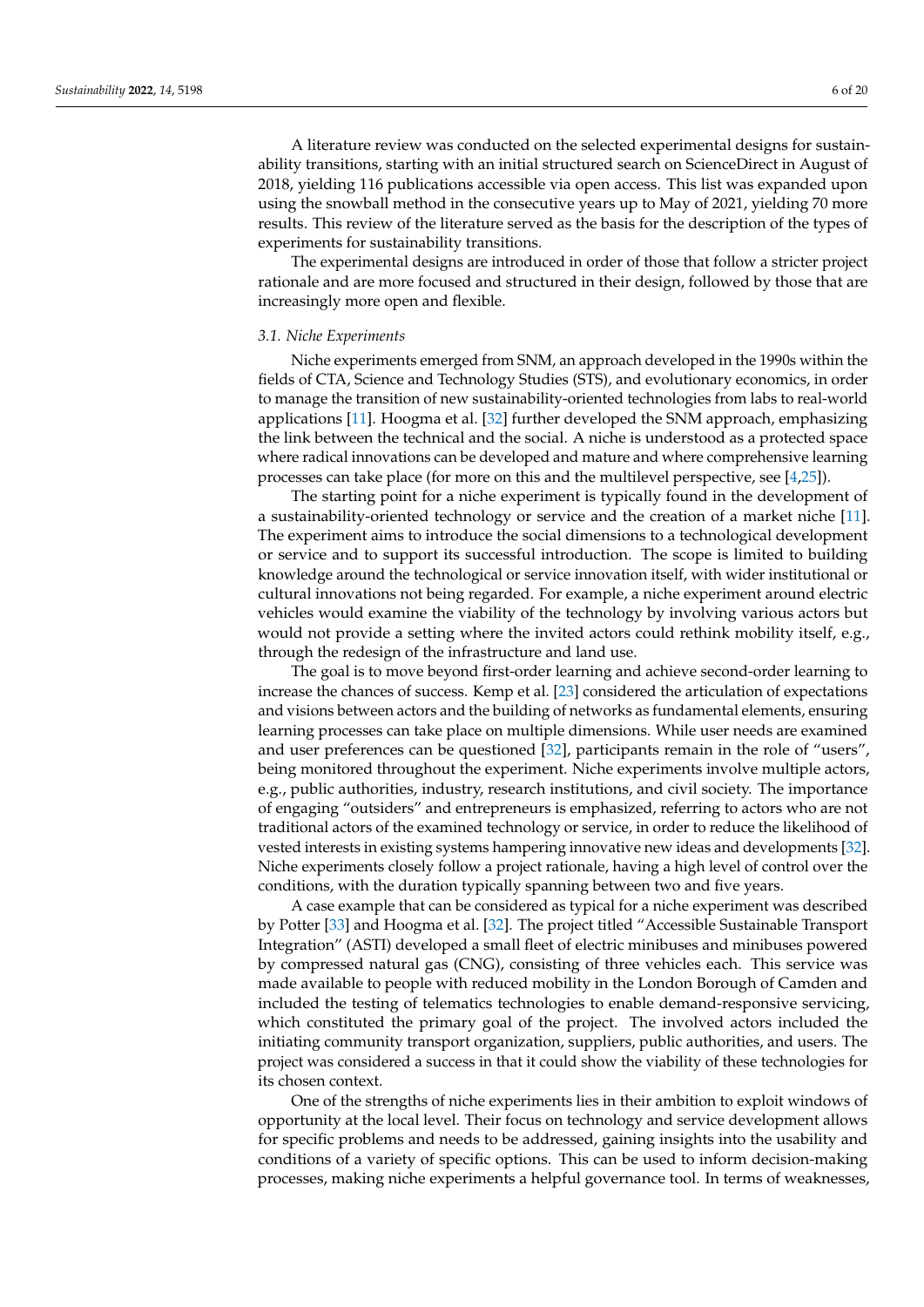niche experiments have suffered from a lack of impact. This is attributed to the fact that they take place as isolated events and are too small in scale. Niche experiments cannot call into question wider practices, systems, or paradigms.

# *3.2. Urban Living Labs*

The term "living laboratory" was first used by Bajgier et al. [\[34\]](#page-18-14), with Mitchell [\[35\]](#page-18-15) subsequently developing the concept of the urban living lab (ULL), which was described by Bulkeley et al. as "an explicit form of intervention capable of delivering sustainability goals for cities" [\[36\]](#page-18-16) (p. 13). The European Union adopted ULLs as a central tool for open innovation in 2006, aiming to integrate external stakeholders such as research institutes, suppliers, or customers [\[37\]](#page-18-17). This allowed the concept to gain traction in many fields, tackling complex problems like the transition to sustainable energy or health care.

The starting point for ULLs is the development of technologies or services. A key characteristic is the integration of this developmental process into real-world systems in urban settings. Solutions are better aligned with specific market conditions through collaborative approaches where information and communication technologies (ICTs) play a central role. This integration into "real life" goes hand-in-hand with the involvement of all actors throughout the trial process phases. The focus on developing technologies and services frames the projects in a way that prevents involved actors and participants from questioning and examining wider contexts or alternatives outside the system in question.

The process phases in the ULL approach are cyclical and made up of planning, implementation, evaluation, and acting phases [\[37,](#page-18-17)[38\]](#page-18-18). Solutions (new technologies, products, or services) are not only validated and refined with participants but also designed and prototyped with them (codesign and cocreation) to promote an exchange of knowledge between all actors (for a detailed analysis of the coproduction in ULLs, see [\[37\]](#page-18-17)). This process allows for higher-order learning to take place. The involved actors include ULL owners, ULL stakeholders in charge of organization and implementation, ULL users who test the innovations, and ULL customers who are expected to benefit. The stakeholders are typically made up of a mix of public authorities (initiators, promoters, and coordinators); firms (providers of technologies, products, and services); research organizations (coordinators); and citizens (users). The degree of control over the conditions of these experiments is high. ULLs are small-scale projects at the local level, with their duration spanning from six months to two years or, in some cases, longer [\[12\]](#page-17-10).

A successful example of a ULL in the context of experimentation with innovative housing models is the "Housing Innovation Lab in Boston", as described by Nesti [\[37\]](#page-18-17). By first engaging with residents to grasp the existing problems of high-cost housing in Boston, the project was then defined on this basis by professionals, with new solutions being communicated back to the residents for feedback. A refined solution proposal was then tested in a real-life context in the form of a compact apartment on wheels that toured the city and collected resident feedback. The ULL managed to address the research question "What is needed for compact living in Boston?". This project could show that ULLs can be very effective but require much time for the codesign and coproduction processes to take place [\[37\]](#page-18-17).

ULLs provide opportunities to circumvent red tape and provide a space where failures can take place, serving as a learning experience. When coproduction is successfully implemented, a major strength of ULLs is the generation of innovative ideas that are suitable for a specific local context. In practice, the flexibility required for ULLs is rarely provided, with traditional project management struggling with the open structures needed for coproduction processes to work [\[37\]](#page-18-17). The mortality rate of living labs is very high. This is interpreted as a natural progression within a "hype cycle" and attributed to both the substantial organizational efforts required, as well as a lack of public funding, which is the main source of funding for ULLs [\[39\]](#page-18-19). Another challenge concerns the involvement and commitment of stakeholders and users throughout the entire process [\[37\]](#page-18-17). ULLs are not designed to question wider practices, systems, or paradigms.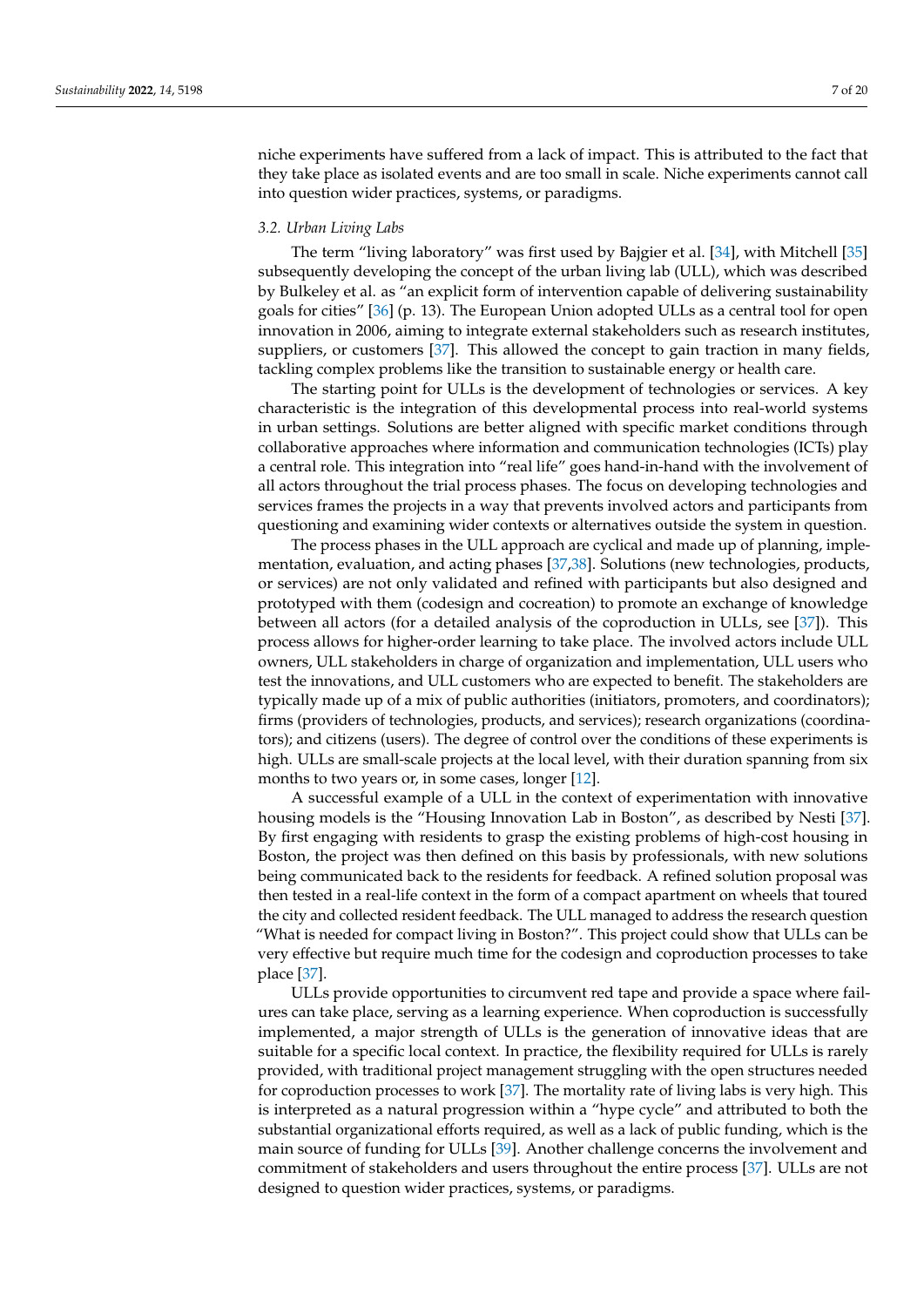## *3.3. Bounded Sociotechnical Experiments*

In 2003, Brown et al. coined the term "bounded socio-technical experiments" to describe a project with specific characteristics introducing a "new technology or service on a scale bounded in space and time" [\[40\]](#page-18-20) (p. 292). Vergragt and Brown [\[41\]](#page-18-21) proposed that participatory visioning and back-casting exercises should be conducted before BSTEs, defining desirable sustainable futures and translating them into concrete steps to achieve this future vision, serving as a starting point. The objective of BSTEs is to solve larger societal problems related to unsustainable technologies, services, and modes of living. They are therefore strongly driven by sustainability agendas. It is not the primary objective of BSTEs to implement new technologies, services, and systems in society but to achieve higher-order learning regarding sustainability, preferences, acceptance, and system barriers and transitions [\[41\]](#page-18-21). BSTEs serve to advance knowledge surrounding a technology or service or new forms of living and cooperation. The potential to question existing systems or practices is therefore given. They typically have a timespan of around five years and involve a small number of participants [\[29\]](#page-18-8).

BSTEs facilitate higher-order learning, with a diverse range of actors collectively trying new solutions, learning-by-doing, self-evaluating, course-correcting, and problemsolving [\[42\]](#page-18-22). For social learning to take place, the actors within BSTEs must be diverse, with the participants including technical experts, educational and research institutions, governments, businesses, and NGOs [\[41\]](#page-18-21). The required degree of control is limited, with enough freedom being required for participants to call existing systems or practices into question, introducing a certain degree of unpredictability.

A good example for a BSTE was described by Vergragt and Brown [\[41\]](#page-18-21), concerning the currently ecologically unsustainable mode of personal transportation through automobiles. Despite technological changes in automobile designs and the development of the hydrogen fuel cell, it is argued that these advancements will not suffice and that there is a necessity to address the entire personal mobility system as a whole. In addition to the technological solutions, there is the possibility of more radical solutions, such as the redesign of infrastructure and land use or the increased reliance on telecommunication technologies to reduce transportation needs, or of less radical solutions, such as shifting to other means of transportation (e.g., active mobility, public transportation, or mobility services) [\[41\]](#page-18-21). This example goes to show how entire systems can be challenged within BSTEs beyond thinking about technological solutions, shining the spotlight on larger underlying societal problems.

Vergragt and Brown [\[41\]](#page-18-21) listed higher-order learning as an indication that a BSTE has been successful, along with a new configuration of technology or service becoming a commercial success or ideas having been diffused beyond the project boundaries. A strength of BSTEs is the possibility to radically call into question entire structures and frameworks and consider alternatives that fundamentally differ from anything existing in practice. Due to the high demand for discussion and exchange between participants, the effort and resources required are high. Successful BSTEs can contribute to higher-order learning and to sustainability visions, but there are certain requirements: "the presence of a clear focus and boundaries for the project [ . . . ]; intense and sustained interactions of several professionals with a commitment to the process and the goals of the project; a sense of urgency (rooted in the time and financial pressures); agreement among the participants about the vision for the project and its social mission, and about the process; agreement among them about the core social values, and overlap among the participants' interpretive frameworks" [\[29\]](#page-18-8) (p. 126). These basic requirements highlight the challenges multidisciplinary experiments face.

## *3.4. Transition Experiments*

The transition management (TM) concept is credited to Rotmans, Kemp, Geels, Verbong, and Molendijk [\[43\]](#page-18-23). It uses "a visionary, cyclical process of agenda building, learning, instrumenting and experimenting" [\[44\]](#page-18-24) (p. 4) in order to steer towards more sustainable developments using a series of management instruments that includes a portfolio of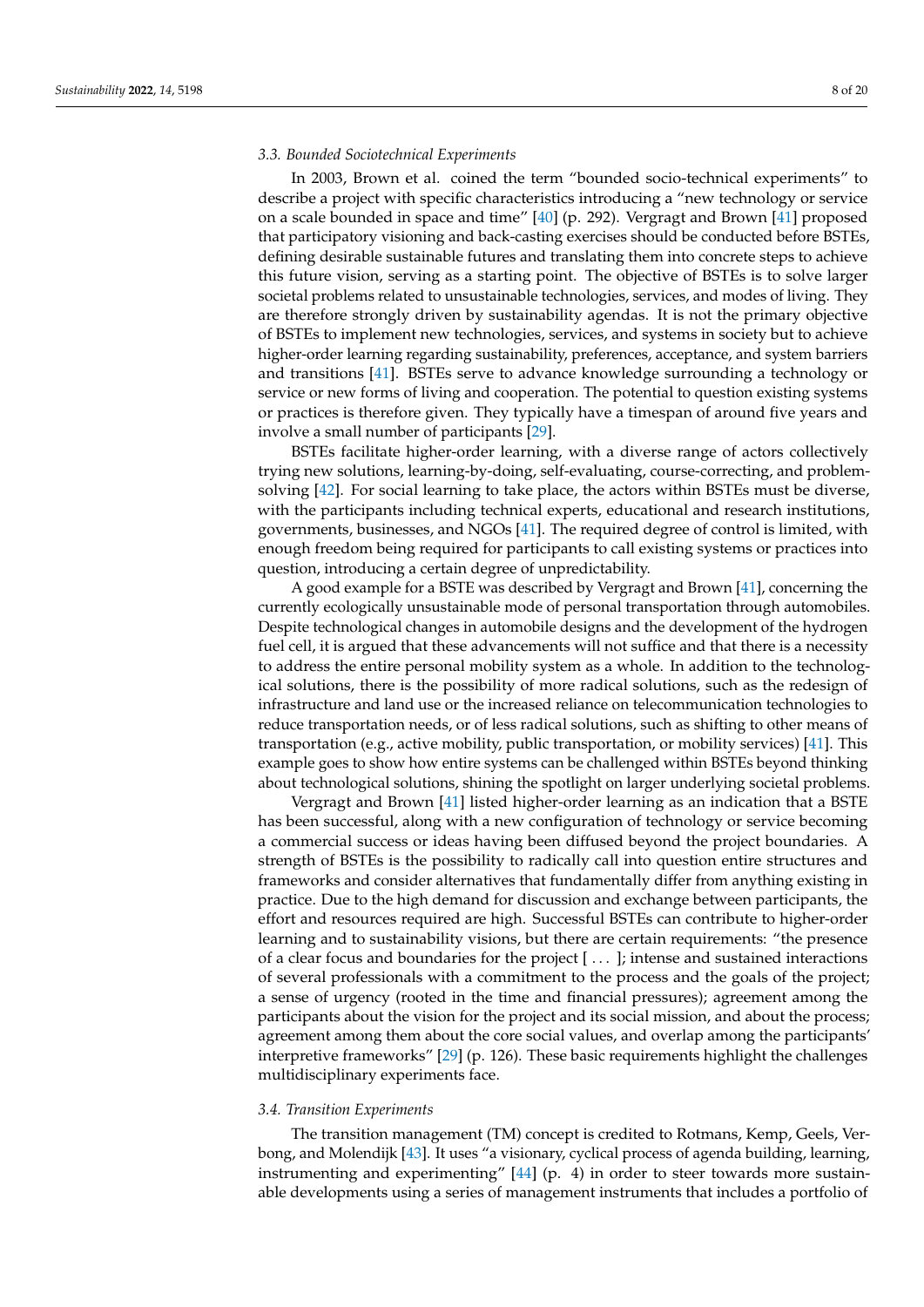real-world experiments. Transition experiments are an element of transition management carried out on the operational level. They were first described by Rotmans as "practical experiments with a high level of risk (in terms of failure) that can make a potentially large contribution to a transition process. New transition experiments are derived directly from the developed sustainability vision and transition objectives and they fit with the identified transition paths" [\[44\]](#page-18-24) (p. 50).

The starting point for transition experiments are societal challenges. It follows that the sustainability focus of transition experiments revolves mainly around sustainable ways to meet societal needs, concerning, e.g., housing, healthcare, agriculture, or mobility [\[45\]](#page-18-25). Transition experiments allow for institutional and cultural innovations and calling into question existing systems, infrastructures, practices, or paradigms.

Transition experiments are considered as elements of a larger transition management that follows a learning-by-doing and doing-by-learning approach [\[46\]](#page-18-26). Loorbach and Rotmans [\[47\]](#page-18-27) (pp. 237–238) conceptualized a "transition arena", which describes a specific network of frontrunners and diverse actors as a central element where coproduction takes place. The participation of civil society is not essential. The case examples presented by Loorbach and Rotmans [\[47\]](#page-18-27) described well-defined networks made up of actors such as public authority actors, experts and practitioners, consultants, industry, transition researchers, and NGOs. While the experiments themselves are small in scale, they are meant to form a portfolio of experiments all serving to transition towards a broader sustainability vision organized within a transition management process. Transition management itself allows only for a limited amount of control, as it is subject to much unpredictability [\[46\]](#page-18-26), often being characterized as being chaotic due to unexpected developments.

A case study was described by van den Bosch [\[45\]](#page-18-25) by the name of "Housing and Care for the Elderly", which took place in the district Hubertus Drieschoten in Apeldoorn, the Netherlands. The question of how the elderly can live independently with a higher quality of life at acceptable costs served as the starting point for the experiment. This experiment involved participatory processes to develop visions, which were, in turn, used to develop an integrated innovative housing and care concept that addressed the dimensions of structure, culture, and practices.

Regarding strengths, Loorbach [\[46\]](#page-18-26) (pp. 281–282) described transition management as "provid(ing) a way of thinking about governance that is concrete enough for implementation but simultaneously allows enough room for reflection, adaptation and learning", stating that it "is also a way of thinking in which limitations to control are not seen as barriers but as starting point for exploring possibilities that lack of control can offer". They also have the potential for long-term impacts on societal systems development due to the ability to redirect governance processes and reframe societal perspectives. Rotmans [\[44\]](#page-18-24) described transition experiments as being time-consuming and costly. In addition, there is a tendency for transition experiments to fail due to their nature as projects dedicated to deep learning processes.

#### *3.5. Grassroots Experiments*

Grassroots activities towards sustainability are community-based as opposed to market-based and have been taking place for several decades—for instance, within Agenda 21 programs, which launched in the 1990s [\[48\]](#page-18-28). Seyfang and Smith [\[49\]](#page-19-0) (p. 585) defined grassroots innovations as "networks of activists and organizations generating novel bottomup solutions for sustainable development; solutions that respond to the local situation and the interests and values of the communities involved". A focus is typically placed on social innovations and greener technologies. Grassroots experiments represent an alternative to science and industry-based innovation, relying on resources such as grant funding, voluntary input, and mutual exchange, whereby the forms of organization can differ substantially [\[49](#page-19-0)[,50\]](#page-19-1).

The starting points for grassroots experiments are values, social needs, and ideology, making them dependent on a strong commitment of activists and involved communities.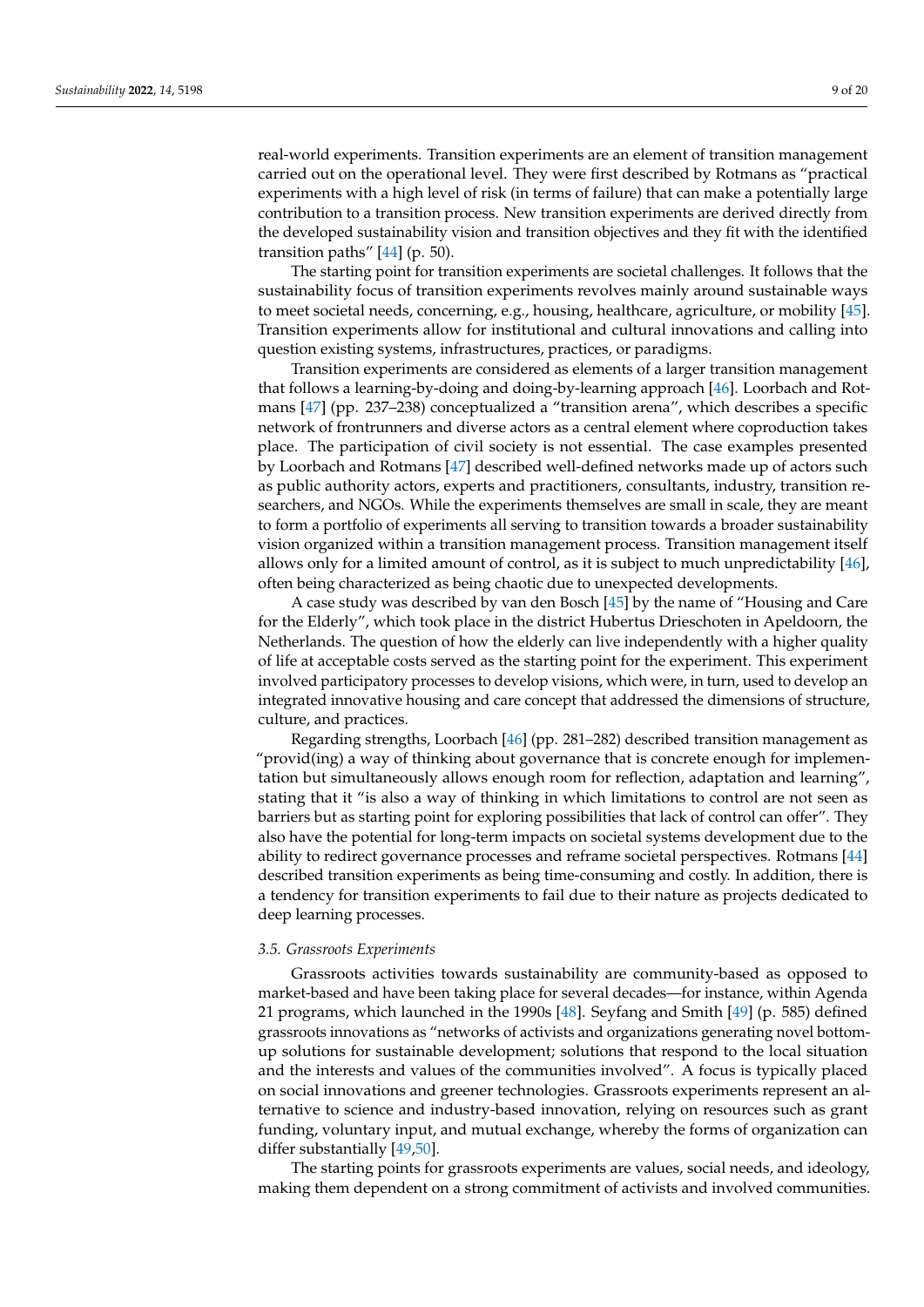While some grassroots movements may wish to grow and disseminate, others may opt to help other initiatives grow while maintaining their own limited size or do not nurture any ambition for growth at all, with a focus placed on local issues. Grassroots address social and environmental needs to provide flexible and localized services [\[49\]](#page-19-0). While most activities are a response to articulated problems and needs, there can be overarching political goals [\[51\]](#page-19-2). Grassroots experiments are needs-oriented and seek to advance new forms of living and cooperation. Within these experimental existing systems, infrastructures, practices, or paradigms are often questioned.

Capacities are built through learning-by-doing, with grassroots experiments being organized bottom-up. They are driven by NGOs or citizens, although there is typically no central innovation actor. NGOs and citizens take the role of initiators, coordinating and participating in the experiments. This affords grassroots experiments certain advantages, such as being able to tap into specific local knowledge, which is crucial for problem definition and solving [\[52\]](#page-19-3). The degree of control over grassroots experiments is very low because of the low predictability of their development. This is also due to the bottom-up approach and their often-precarious financial situations.

An example for a grassroots experiment was described by Seyfang [\[49](#page-19-0)[,53\]](#page-19-4) as the NU Spaarpas green loyalty card in the Netherlands, which discounts public transport tickets, for instance, when points have been collected through activities such as purchasing fair trade products or recycling household waste.

The strength of grassroots experiments lies in their function as a source of innovative diversity. They are also open and flexible enough to allow for different social, ethical, and cultural rules to be observed, which can lead to new incentives outside of what can be done within the mainstream economy. Difficulties are largely related to the resources and skills needed to keep activities going. Funding is a fundamental challenge for most grassroots innovations, affecting their ability to remain viable, as prospects for institutionalization and the diffusion of ideas into society are closely linked [\[54\]](#page-19-5). The local focus also causes difficulties when attempting to scale up, and the, often radical, values these experiments are built on can clash with already established commercial or policy interests [\[49](#page-19-0)[,50\]](#page-19-1).

## *3.6. Comparison of Concepts*

All five experiment types share some core attributes; for instance, they all address complex problems with high uncertainty and revolve around learning processes involving a mix of actors. They are also all embedded in real-world settings. Regarding the innovation focus, most of the concepts deal with either ecologically sustainable development (e.g., niche experiments), socially sustainable development (e.g., transition experiments), or a combination of both (e.g., BSTEs and grassroots experiments). However, there are also some striking differences, resulting in unique types with different potentials. Table [1](#page-3-0) gives an overview of the types of experimentation for sustainability transitions as understood within this paper, allowing a comparison.

Niche experiments focus on new products or services as parts of new systems of production and consumption and are mainly driven by the industry. They aim to include user needs and preferences to optimize the introduction of a sustainability-oriented technology or services, placing an emphasis on engaging outsiders of the traditional system. The strong focus on the development of a new technology or services with the potential for creating revenue is also found in ULLs, which show many other similarities, such as a high degree of control. The main differences are found in the stronger participatory nature of ULLs, which place an emphasis on coproduction approaches, incorporating a multitude of stakeholders not only to test and validate but also to actively create and prototype.

BSTEs differ from the previous two concepts in multiple respects, aiming to support the development of radically different sustainable ways of living. The concept encourages participants to radically question the solutions offered, a possibility not found in niche experiments or ULLs. The social dimension takes up a prominent role in BSTEs, a similarity shared with transition experiments and grassroots experiments, whereby BSTEs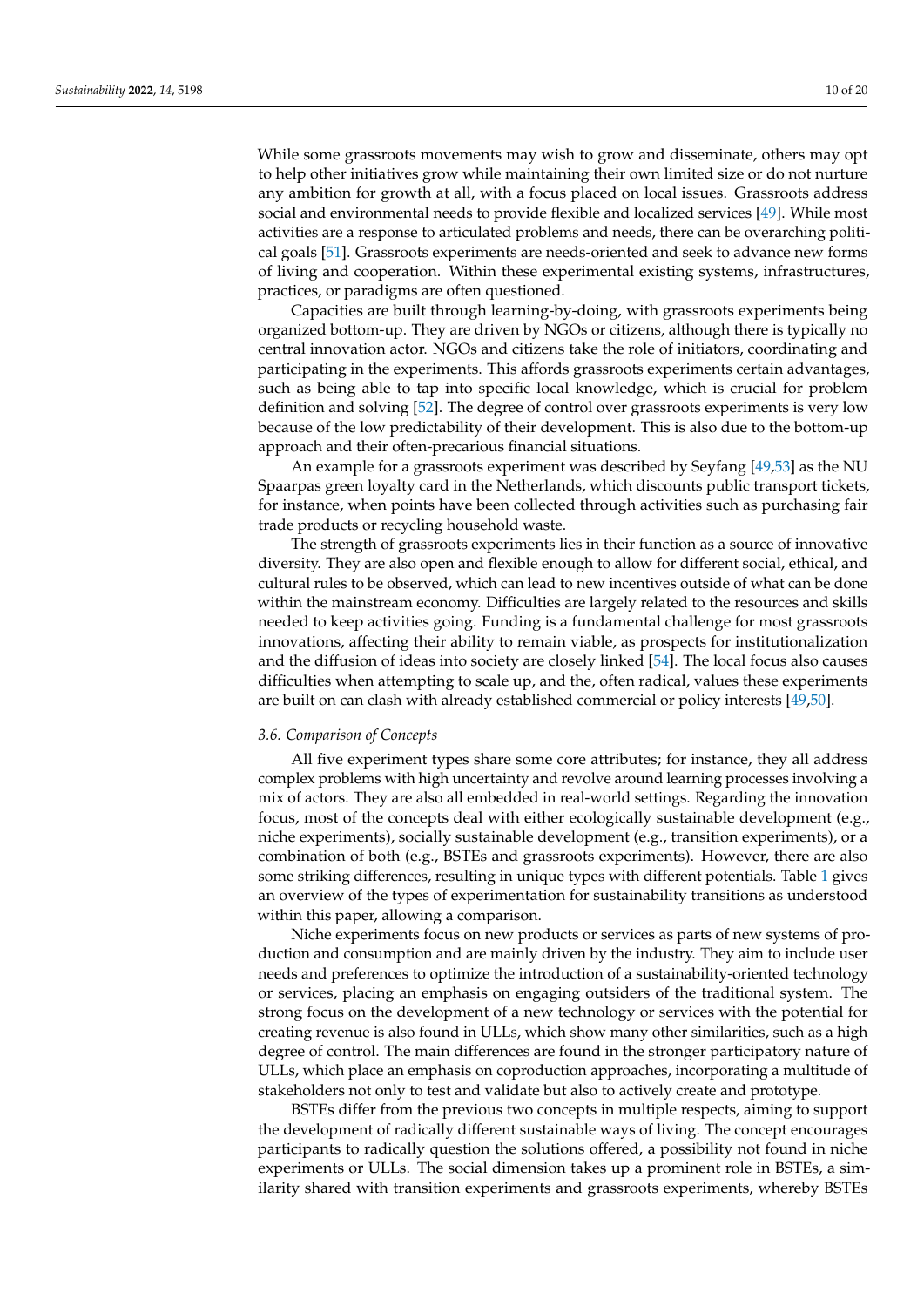are typically still tied strongly to new technologies or services in contrast to the other two concepts.

Transition experiments are driven by normatively defined sustainable futures and not by technological innovation, providing the freedom to call existing systems into question and pursue institutional or cultural innovation. Coproduction processes play a central role, with the flexibility of transition experiments leading to a high unpredictability. While grassroots experiments share a similar driver, being propelled by a desire to seek solutions for local problems, there is a core difference in all other types concerning the roles actors may take. Grassroots experiments are bottom-up processes, with there being no central innovation actor. The experiment typically starts with tangible problems being taken up by local initiatives. This is the source of both the main strengths and weaknesses of this experiment type: the bottom-up process allows for an incredible range of innovative diversity, which, in turn, allows alternative pathways to be explored, even if they run opposed to the existing dominating solutions or policies. In turn, however, this often results in a lack of support over the long term, with the required resources to keep the experiment running becoming difficult to secure.

This section has detailed the existing concepts of experimentation in length to establish their weaknesses, strengths, and fundamental differences. These make them suitable for different contexts addressing different objectives. In Section [4,](#page-10-0) this paper describes three innovative temporary housing models and then matches these with suitable experimentation types on the basis of a selection process developed from the findings of this section.

#### <span id="page-10-0"></span>**4. Temporary Housing Experiments for Sustainability Transitions**

Three of the six models formulated within the WWTF-funded project are drawn upon to serve as cases of how these models, which differ in characteristics, contexts, and goals, can be matched to the varying existing experiment approaches and be conceptualized as such experiments. The three models that were chosen were the furthest developed at the time and provided a high variety in their core characteristics, which suited their purpose well: to serve as examples for the application of the proposed selection method. The working titles of the chosen three models are "Beat the Heat", "Gap Module", and "Life Sharing" (see Table [2\)](#page-11-0). "Gap Module" and "Life Sharing" originated from a stakeholder workshop that was held in February 2019. Eleven experts and practitioners from different fields contributed with their expertise and practical experience. After a collective session examining potential areas, user groups, and framework conditions, smaller expert groups developed models ('stories') that would be interesting to explore with relevance for Vienna. The three developed models were sociotechnical in nature, with technical and social solutions being interwoven in order to address sustainability issues, which address wicked problems (i.e., there are no single solutions due to complex interdependencies) and require changes on multiple levels [\[55\]](#page-19-6). These models were assessed in an internal project meeting and chosen to be developed further. The model "Beat the Heat" was developed by the project team in a similar fashion. Through cooperation with TU Wien, architecture students in the "POP-UP SHELTER–Design Studio" course by the Japan Austria Science Exchange Centre (JASEC) provided architectural design proposals for the three models during the winter semester of 2019/2020. These designs explored different architectural visions for the models, which greatly aided the translation into concrete ideas for implementation (for more information on the developed models, see Bertino et al. 2021 [\[56\]](#page-19-7)).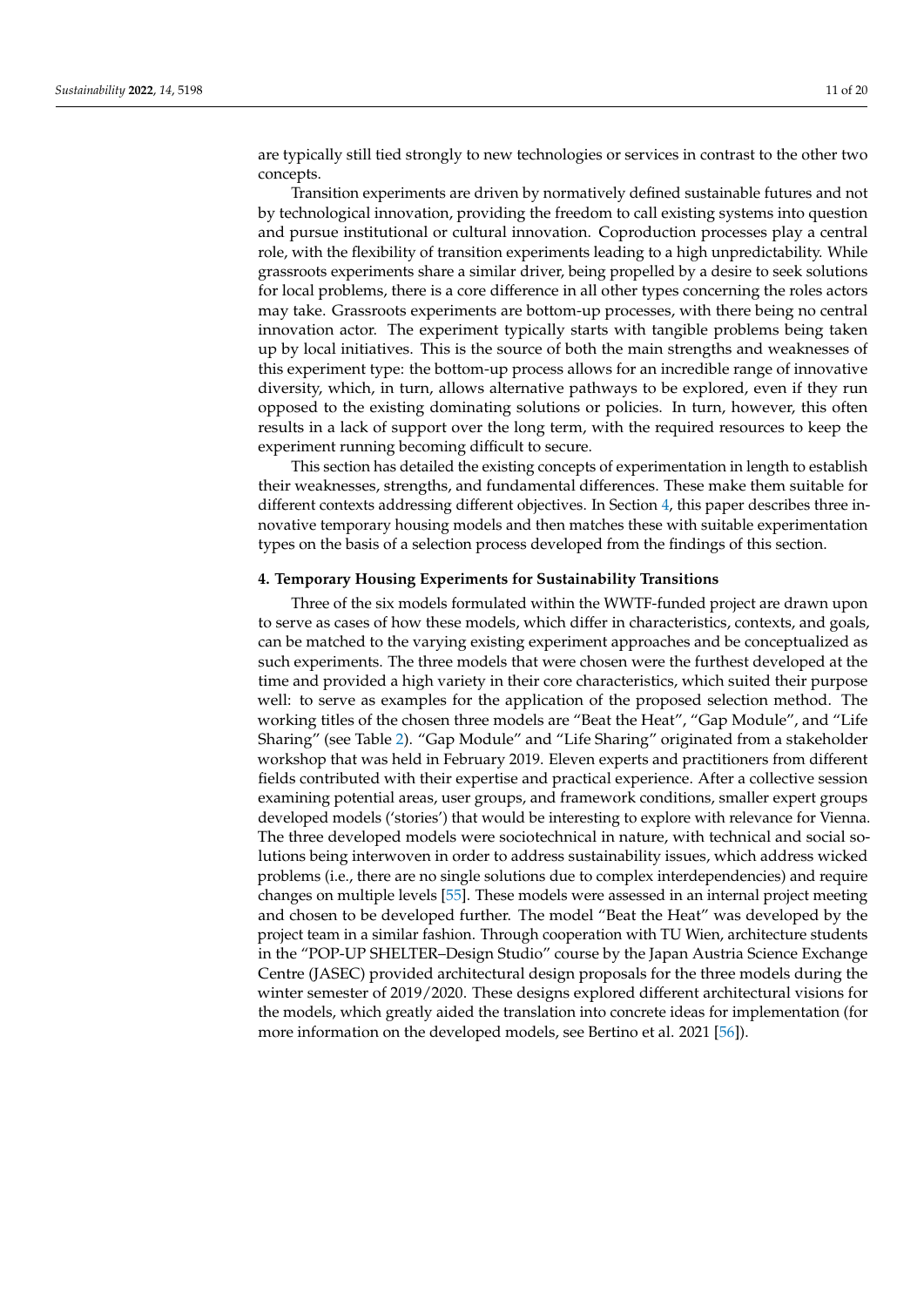| Model       | <b>Beat the Heat</b>                                                                                                                                            | <b>Gap Module</b>                                                                                                                                                         | Life Sharing                                                                                                                                                                                        |
|-------------|-----------------------------------------------------------------------------------------------------------------------------------------------------------------|---------------------------------------------------------------------------------------------------------------------------------------------------------------------------|-----------------------------------------------------------------------------------------------------------------------------------------------------------------------------------------------------|
| Description | Temporary housing<br>environment with a<br>natural cooling<br>system and circularity<br>solutions for<br>individuals at<br>particular risk during<br>heat waves | Housing on<br>temporarily unused<br>building gaps in a<br>densely populated<br>area with a mix of<br>user groups,<br>including refugees<br>with positive<br>asylum status | Housing solutions in<br>industrial buildings<br>with mix of user<br>groups including<br>refugees with positive<br>asylum status and<br>individuals currently<br>not well-integrated<br>into society |
| Focus       | Increasing urban heat<br>islands and rising<br>average temperatures<br>in summers                                                                               | Existence of vacant<br>building gaps which<br>remain unused for<br>several years                                                                                          | Vacancy activation or<br>temporary use of<br>former<br>industrial buildings                                                                                                                         |

<span id="page-11-0"></span>**Table 2.** Overview of 3 temporary housing models for Vienna.

# *4.1. Method*

The paper applies a two-step process after first briefly portraying the key characteristics of each housing model. The first step consists of a selection process of an experimental design for the temporary housing model. Within this selection process, the objective is to determine what type of experiment is compatible with the model and what concepts can be ruled out because of a lack of congruence. To conduct the first step in a systematic way, we drew on the descriptions of the experimental designs to create an overview of their core characteristics (see Table [1\)](#page-3-0). The core characteristics were made up of the starting point, main objectives, scope, learning processes, actors, degree of control, and strengths and weaknesses. Based on this table, questions A-G were formulated in order to identify similarities with specific types of experiments. The questions are as follows:

- 1. Does the research interest primarily revolve around the functionality and acceptance of a technology or service?
- 2. Does the research interest primarily revolve around new forms of living and cooperation?
- 3. Does the experiment aim allow actors and participants to question overarching practices, systems and infrastructures?
- 4. Does the experiment aim require monitoring of user behavior and acceptance? (e.g., when testing a novel technology or service in real-world conditions)
- 5. Does the experiment require a cocreation or coproduction process? (e.g., seeking flexible problem-solving for specific local contexts or exploring alternative pathways)
- 6. Does the experiment involve participants as initiators of core elements of the experiment? (e.g., needs-oriented experiments exploring alternative pathways)
- 7. Does the experiment require a high level of control? (taking into consideration factors such as, e.g., available project budget, involved actors and user groups, and main objectives)

While this represents a simplification, it serves to break down a project idea into fundamental qualities that can aid in the decision regarding the type of experiment. Questions A and B relate to the starting point and main objectives, questions C and D to the scope, question E to the learning processes, question F to the actors and their roles, and question G to the degree of control. These questions have been chosen based on the assumption that different combinations of these features are characteristic for specific types of experiments.

Table [3](#page-12-0) presents an overview of the five types of experiments organized according to these questions, allowing for a comparison with an emerging project idea. The same categorization according to the questions A–G was performed for the three temporary housing models depicted in Table [4.](#page-12-1) It is likely that two or three types of experiments can pose viable options for an experiment idea, depending on the experiment aim.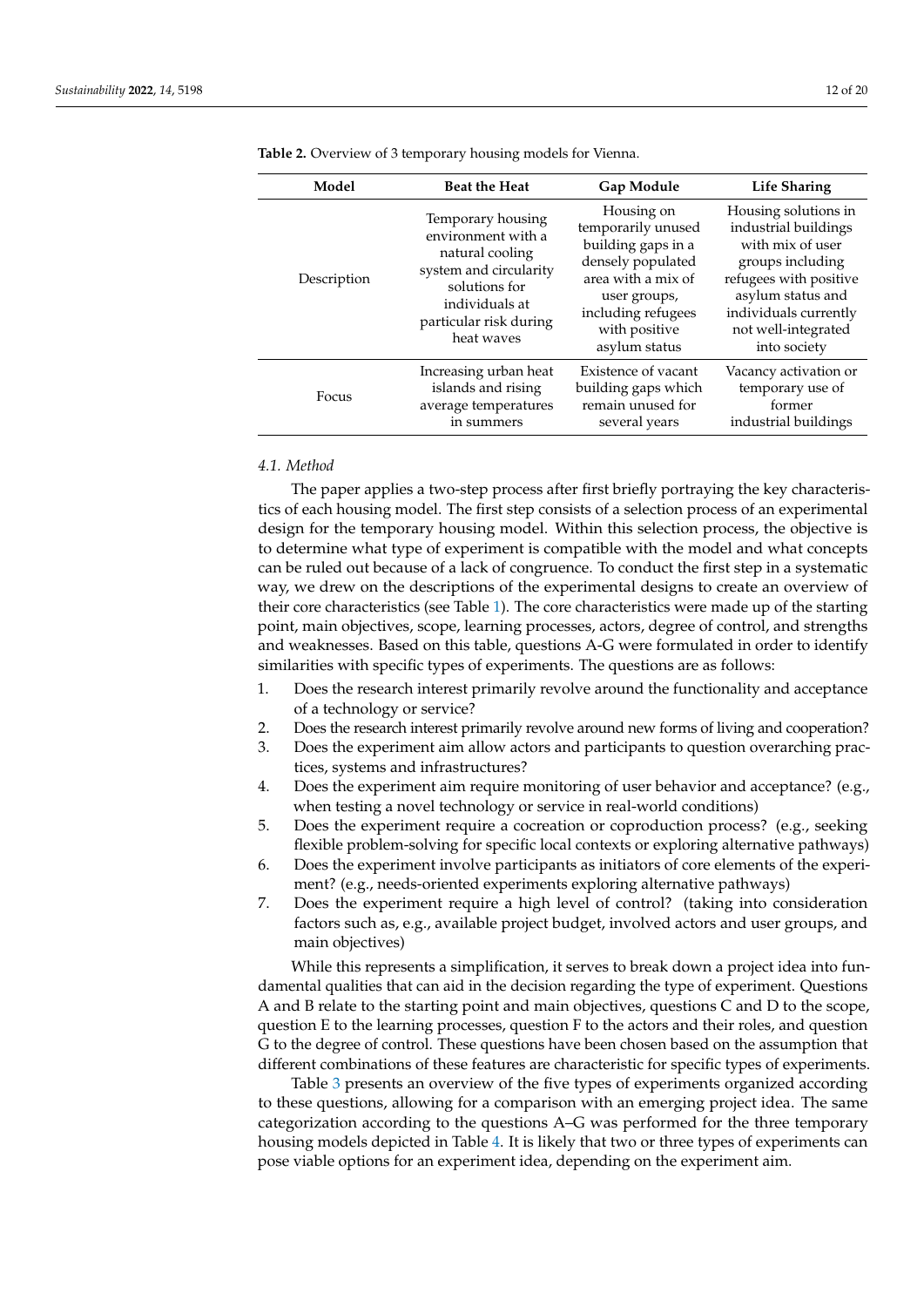| Question | Niche exp. | ULL | <b>BSTE</b>    | Transition exp. | Grassroots exp. |
|----------|------------|-----|----------------|-----------------|-----------------|
| А        | X          | X   | X              |                 |                 |
| B        |            |     | X              | X               | X               |
|          |            |     | X              | X               | X               |
|          | X          | X   | $(\mathsf{x})$ | $(\mathsf{x})$  |                 |
| E        |            | X   | X              | X               | X               |
| F        |            |     |                |                 | X               |
|          | X          | X   |                |                 |                 |

<span id="page-12-0"></span>Table 3. Characterization of the types of experiments according to the list of questions A–G ("x" represents "yes").

<span id="page-12-1"></span>**Table 4.** Characterization of the temporary housing models according to the list of questions A–G ("x" represents "yes").

| Question | Beat the Heat | Gap Module | <b>Life Sharing</b> |
|----------|---------------|------------|---------------------|
| А        | X             | X          |                     |
| В        |               | X          | X                   |
|          |               | X          | X                   |
|          | X             | (x)        |                     |
| E        |               | (X)        | X                   |
| Е        |               |            | $\mathsf{x}$        |
| G        | X             | (x)        |                     |

The second step involves a more detailed description of the model conceptualized as a specific type of experiment. This illustrates how the selection of a specific type of experiment affects how a project idea is further developed.

Within the next subsections, the three theoretical temporary housing models are briefly introduced, and the two-step process is applied for each model. Within step 1, the selection process that produced Table [4](#page-12-1) is described in more detail for each model. Within step 2, the models are then conceived of and described as the selected type of experiment.

## *4.2. Beat the Heat*

Heat waves are becoming an increasing issue for many cities around the world, with predictions from Bastin et al. [\[57\]](#page-19-8) showing a substantial increase of temperature for Vienna during the hottest summer months of 2050. "Beat the Heat" is a model exploring temporary housing options in Vienna during heat waves for particularly vulnerable individuals, such as small children, pregnant individuals, or senior citizens. A mix of single, twin, and family housing units of up to four people are provided. A community unit for shared use can hold up to 50 people. The units are assembled before the first heat wave and disassembled and stored for the next season after the last wave. Residents inhabit the units for a few weeks. The choice of building materials places a strong emphasis on sustainability, incorporating recycled and reusable materials. Special foundations are used to preserve the quality of the ground. A cool indoor climate is achieved without using external energy, relying on mechanisms such as evaporative cooling. The locations for these units are carefully chosen to ensure the possibility of using natural cooling systems.

This experiment involves new institutional arrangements and explores the following questions: What are the health and social benefits? How can the technical aspects of the experiment be optimized regarding construction and deconstruction, as well as sanitary solutions and energy provision? How can the target group effectively be reached and mobilized? What activities can be provided on-site to increase well-being and promote social interactions?

# 4.2.1. Step 1: Selection

"Beat the Heat" explores short-term sustainable housing options with appropriate climate comfort for vulnerable individuals. This starting point frames the experiment in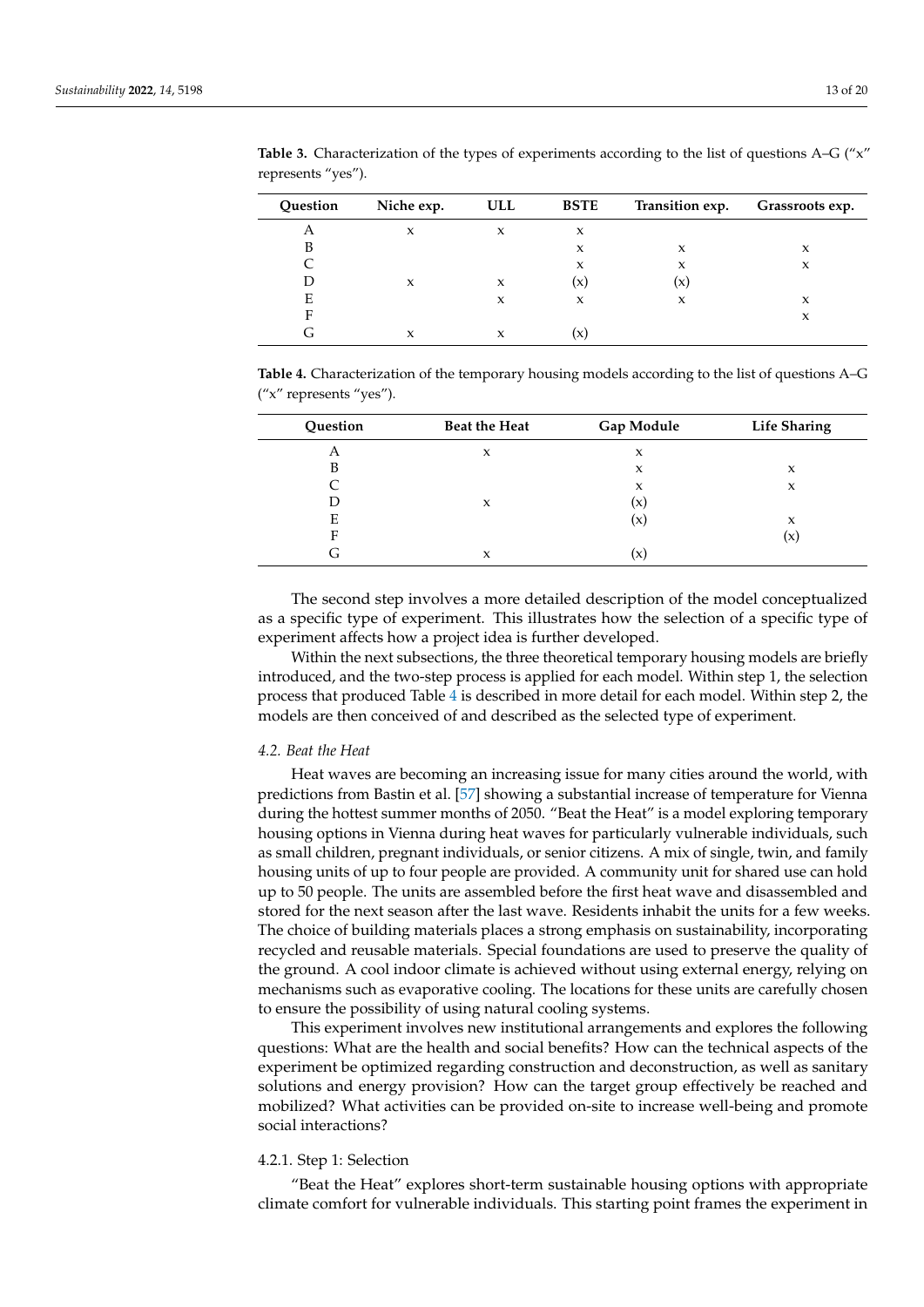certain ways. It provides a good opportunity to explore several subjects, such as circular building concepts, low-tech green technology, or the recruitment process. The model does not aim to explore new forms of living and cooperation, not involving cocreation or coproduction processes but monitoring user behavior and acceptance. Overarching practices, systems, and infrastructures are not questioned. The experiment is governmentinitiated and requires a high level of control and structure.

When comparing "Beat the Heat" in Table  $4$  with the types of experiments in Table [3,](#page-12-0) it shows the most similarities with niche experiments, with ULLs also being a viable option. Due to the short duration of the housing phase of this experiment (days to weeks), no coproduction processes are planned, and well-being is assessed via monitoring. Therefore, the choice is made to conceptualize "Beat the Heat" as a niche experiment.

# 4.2.2. Step 2: Experiment Description

"Beat the Heat" as a Niche Experiment

The initiators and coordinators of the experiment are individuals from government and interdisciplinary research institutions. The implementation team on-site includes medical, care, and facility staff to ensure the safety of the participants. The recruitment and registration of participants take place months before the housing phase during which different ways of identifying and recruiting participants can be explored. A focus is placed on the districts most affected by heat islands in Vienna. The construction of the building units takes place between June and August. The housing stage itself is relatively short, spanning two weeks. The experiment assesses the effectiveness of the model as a solution for particularly vulnerable groups during heat waves in Vienna; therefore, the health and social benefits are assessed using both quantitative and qualitative methods. The air temperature differences between the apartments of the inhabitants and the "Beat the Heat" housing units are measured, as are key data for the applied technical solutions and observations concerning their use. Members of the medical and care team perform check-ups on the participants and assess their perception of the thermal environment and well-being. An important aspect to explore involves activities for the inhabitants. At the end of the housing phase, the inhabitants provide feedback on their lived experience within a brief concluding interview. The building units are deconstructed and transported for storage, and the research team analyzes the collected data. This concludes with concrete suggestions for adaptations to be incorporated in future implementations.

# *4.3. Gap Module*

"Gap Module" describes a temporary multi-story building with private units that is placed in a vacant lot in an urban context. The private units are very compact, maximizing functionality in a minimal space. In order to promote social integration, a resident mix of students or individuals in higher education, individuals with an interest in intercultural exchange and sustainability projects, and refugees with approved asylum or individuals affected by homelessness or longtime unemployment is introduced. Larger community rooms, such as cooking and dining areas, workspaces, or storage spaces, are also part of the housing environment. Next to the concept of minimalism and collectivism as a strategy for sustainability, this model also focuses on the possibilities of integrating temporary housing into the neighborhood and promoting exchange by offering various events or services to the public. The duration of residence and stay of the building spans 2–5 years.

The experiment pursues the questions: How small can private living spaces be, provided there are sufficient shared spaces (in the context of minimalism and shared spaces as a sustainability strategy)? What kind of integration potential do different services, events, and activities hold? What does sustainable urban living mean in a densely populated area?

#### 4.3.1. Step 1: Selection

The research focus is placed on neighborhood integration, testing the acceptance and resonance of different offers and services provided by inhabitants. While some activities are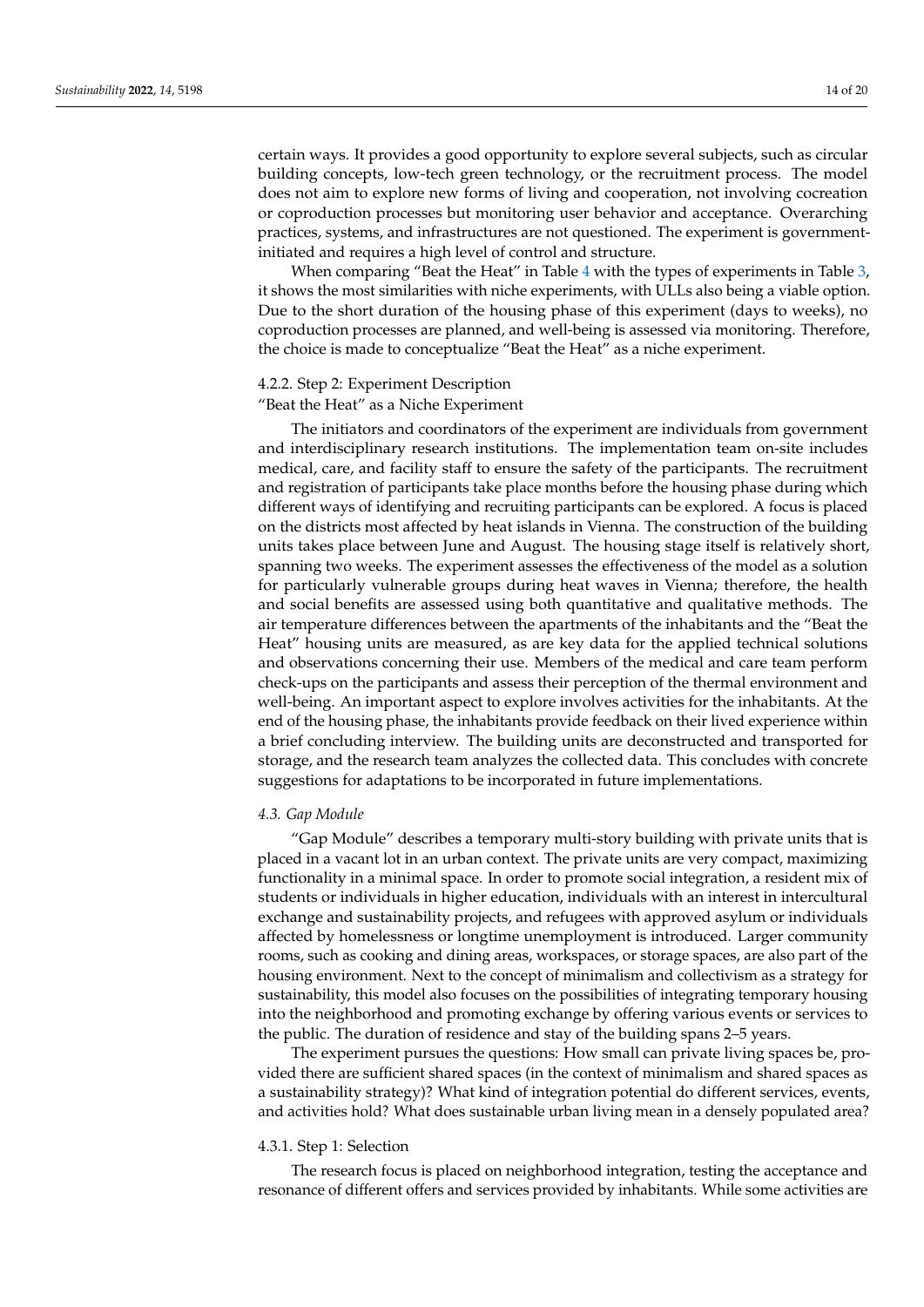predetermined by the project team, inhabitants can also develop and realize project ideas. A fundamental element is the exploration of new forms of living and communication with a great emphasis on communal spaces. This model can revolve around the functionality and acceptance of a technology or service and around new forms of living and cooperation. Actors and participants have the possibility to question overarching practices, systems, and infrastructures. When testing novel technologies or services, user behavior and acceptance can be monitored. The required level of control is limited, with possibilities for cocreation and coproduction processes. Inhabitants do not act as initiators of the core elements.

Comparing the "Gap Module" in Table [4](#page-12-1) with the types of experiments in Table [3,](#page-12-0) we find that it is well-suited as a BSTE.

# 4.3.2. Step 2: Experiment Description

## "Gap Module" as a BSTE

The initiators and coordinators of the project are individuals from the government, interdisciplinary research institutions, and NGOs. Social workers are incorporated to ensure that the needs of vulnerable inhabitants with limited options regarding housing are met. The duration of this experiment spans 2 years. Different recruitment strategies are explored for the different groups in the resident mix. To examine the effects of small private living spaces, units of different sizes are compared by observing frequency and type of use of shared spaces, as well as well-being. Inhabitants have the opportunity to actively engage in and provide services and activities for the neighborhood to promote exchange and integration. Four activities are initiated and organized by the project team: a paid storage service managed by the inhabitants, weekly joint cooking and dinner events with the neighborhood in the community kitchen, creative workshops surrounding sustainable urban living, and an annual open house event, where inhabitants share their experiences with this form of living. New ideas for activities and projects can be initiated by the inhabitants with the available rooms and resources.

It is feasible that not all offers will be taken up by the inhabitants and that some activities may fail. To assess the different types of activities, the research team will continuously observe their development throughout the housing phase. The neighborhood response will be queried to gain insights on the impacts of different activities.

# *4.4. Life Sharing*

"Life Sharing" explores innovative and sustainable housing solutions to promote the social integration of refugees with positive asylum status and individuals affected by homelessness or long-term unemployment. The resident mix also includes young individuals with high motivation for intercultural exchange and an interest in exploring new communal ways of living. Temporary housing units are built within preexisting (temporarily) unused buildings, such as industrial halls, which did not function as living quarters in their previous use. Private living modules are placed within these buildings. The private units are small, while the shared common space is large, providing much room for common areas, e.g., community kitchens. Flexible shared spaces where social interactions can be organized and take place have an important role. Much freedom is provided for the inhabitants to self-organize, including possibilities to structure a space and do-it-yourself building. At maximum capacity, the environment houses around 80 people. The duration of stay should span between several months and one year, while the units have a lifespan of one to two years on-site.

The experiment strives to enhance the capacity for inclusive, integrated, resilient, and sustainable urban living. The inhabitants are actively engaged in shaping their living environments in the context of more sustainable lifestyles, characterized by communal living, waste prevention, recycling, and reuse. A particular focus lies in the integration of individuals who find themselves in a phase of transition.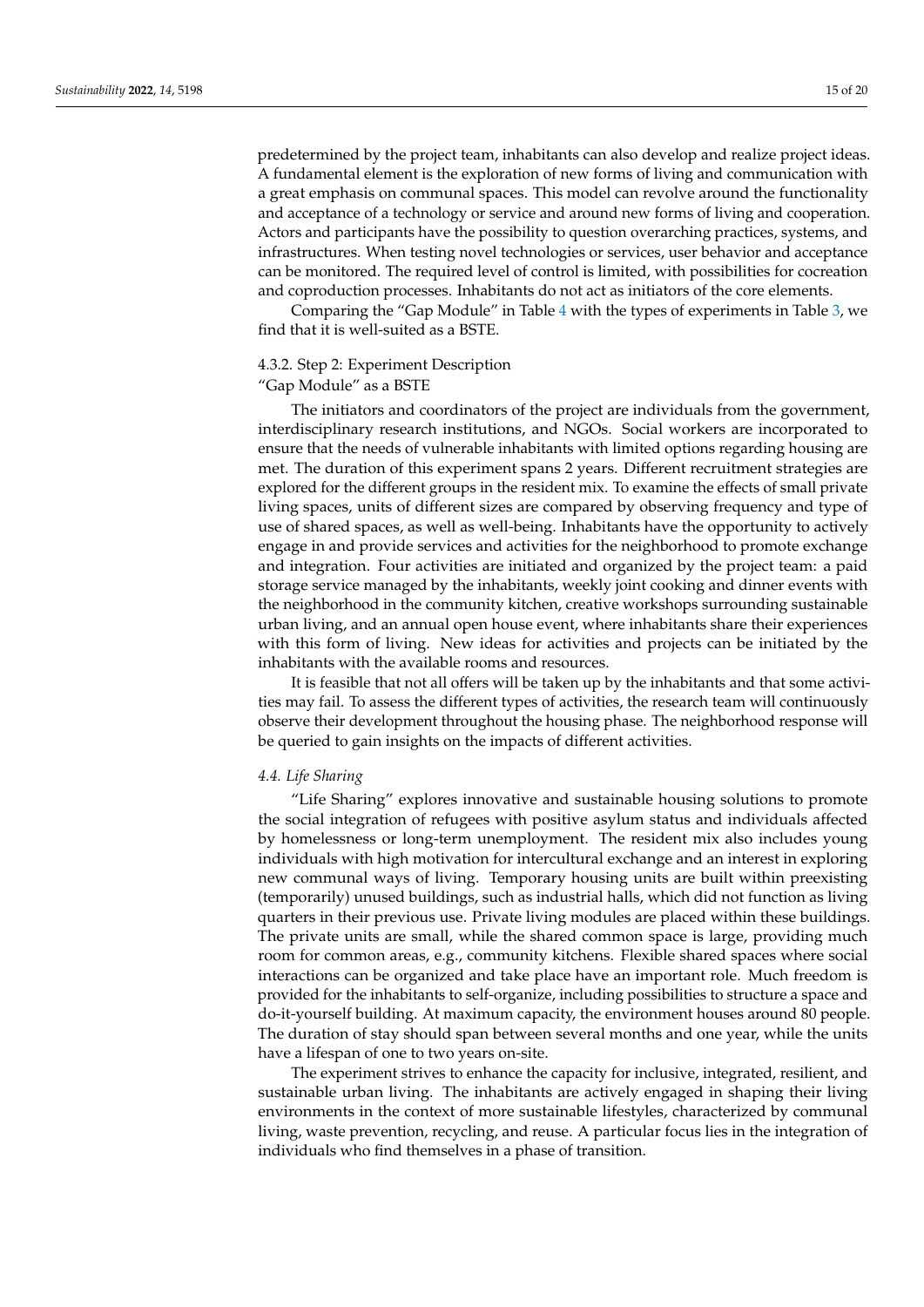## 4.4.1. Step 1: Selection

"Life Sharing" does not primarily revolve around the functionality and acceptance of a new technology or service but provides a frame, space, and materials for participants to create and explore new forms of living and interaction, allowing the possibility to develop alternative ideas of how sustainable living can be organized. Overarching practices, systems, and infrastructures can be questioned. The experiment includes a strong cocreation aspect, with participants being empowered to initiate their own activities. Participants are given a central role as initiators of the core elements of the experiment, allowing the processes to be needs-oriented and creative. The level of control is therefore inherently low.

When comparing the column of "Life Sharing" in Table [4](#page-12-1) with the types of experiments in Table [3,](#page-12-0) we found that we can exclude niche experiments and ULLs. Transition experiments or grassroots experiments both appear to be a good fit. The starting point is a societal challenge, with the experiment attempting to innovate how integration can take place through new forms of living, which is characteristic for both types of experiments. This paper conceptualizes "Life Sharing" as a grassroots experiment, exploring an innovative variety and alternative pathways for sustainable and communal living through a do-it-yourself approach. This exercise explores to what extent it is possible to introduce grassroots elements into a research project by providing a space with resources that can be freely organized to support bottom-up solutions. It is evident that an authentic grassroots experiment cannot be planned as a research project, because research projects possess structures not compatible with bottom-up processes. This should therefore be regarded as a hybrid between transition and grassroots experiments.

# 4.4.2. Step 2: Experiment Description

"Life Sharing" as Grassroots Experiment

The initiators and coordinators of the project are made up of individuals from the government, research institutions, and NGOs. The research team should be interdisciplinary, possessing competence in social science methods and expertise in organizing participatory processes. Since the target group involves individuals with limited options regarding housing, care must be taken that participation is optional and informed by the expertise of social workers. Inhabitants must be able to end their participation without facing uncertainty regarding housing. This experiment attempts to capture elements of the grassroots spirit, introducing a sandbox component within the model where inhabitants can freely create and shape, led by their own needs and creative energy. More specifically, "Life Sharing" contains a do-it-yourself building and self-organization approach, allowing for the generation of novel bottom-up solutions and learning-by-doing. Space is provided in the form of a building with all the necessary fixtures and resources made available. The project also provides flexible modules for both private and communal units, which can be arranged to serve a multitude of different purposes, such as creating spaces for living, relaxation, doing group or sports activities, pursuing creative or educative activities, and more. The inhabitants are actively involved in the planning process and are given complete control over these multifunctional modules, restricted only by the given infrastructure that predetermines the arrangement of the private units, bathrooms, and kitchen appliances. The role of the research team is restricted to introducing the project, managing the available resources, organizing workshops, serving as contacts, and monitoring developments to ensure safety and well-being. During the planning phase, they provide guiding information, and practical workshops are organized for the participants to acquire and learn building skills. The construction phase takes place under the supervision of professionals to ensure the safety of the construction. During the housing phase, members of the project team regularly visit and monitor the site, and a house manager is assigned.

This experiment is explorative in nature, making it difficult to predict its development and requiring much flexibility from the project team. Near the end of the experiment interviews are held with the inhabitants, exploring their experiences in greater depth and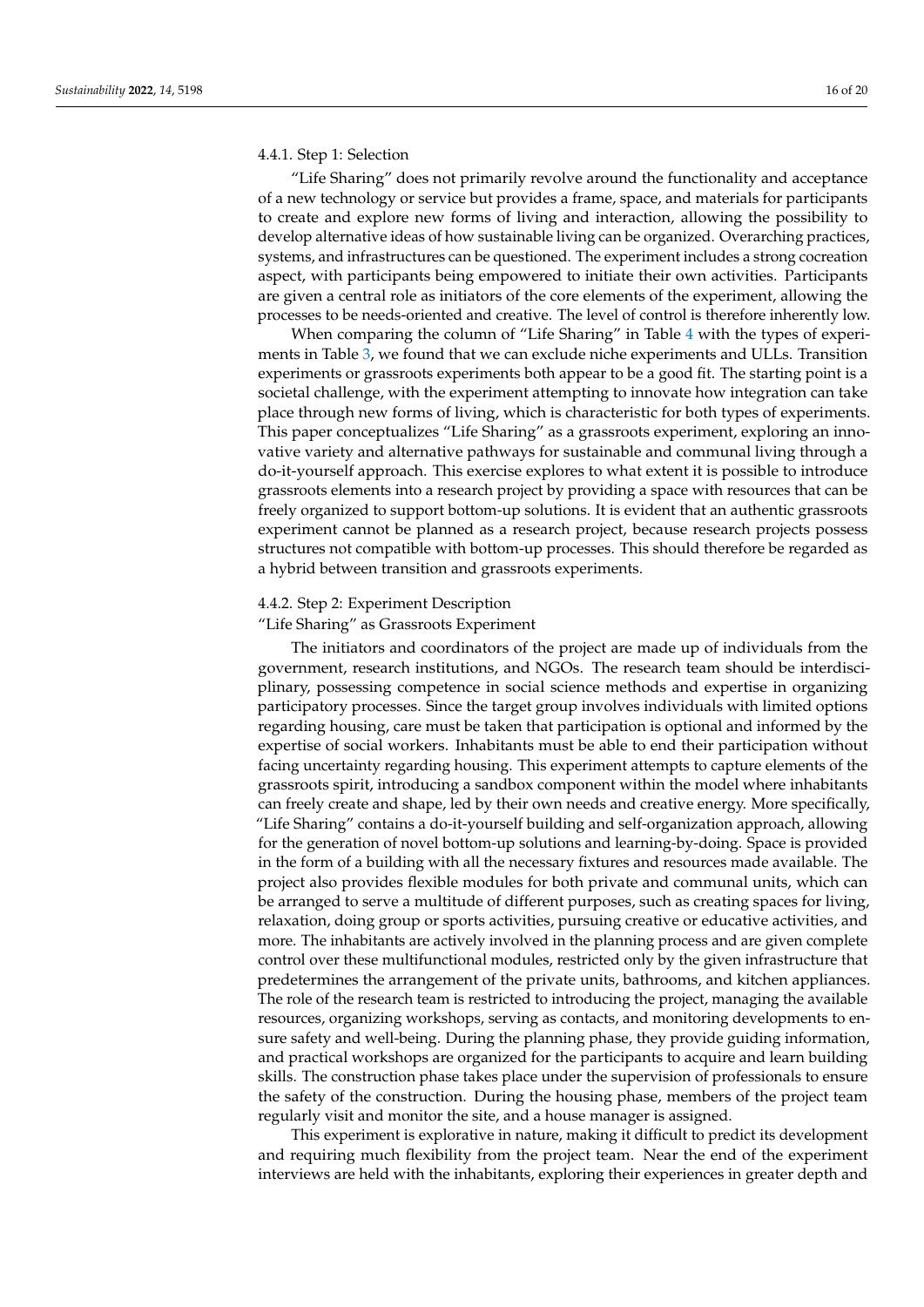elaborating on the questions of community-building and integration, decision-making processes, and encountered challenges.

#### **5. Conclusions**

In this paper, we compared the existing concepts of experimental designs in the field of sustainability transition, detailing their strengths and weaknesses to highlight their differences and draw attention to their special features. We also introduced a process for the selection of suitable experimental design, answering the question "What is a robust method when selecting between experimental designs for sustainability transitions?" The method we developed consisted of seven questions that focused on the core characteristics. We applied this process to three temporary housing models differing in their framework conditions and aims in order to test and demonstrate its effectiveness. We observed the selection process to work well, allowing to exclude experimental designs that did not match the framework conditions and aims, thus leaving only one or two types for further consideration. The chosen examples still had some open questions concerning details of their designs. For example, when selecting the process for the "Gap Module" housing model, the possibilities for cocreation and coproduction processes were given, but no decision had been made concerning their incorporation, and the corresponding question E was marked with an x in parentheses. We attempted to create a selection process that could work with a few select characteristics, as not all decisions surrounding the experiment would have been made at this stage in the selection process. What is important to consider is what possibilities are given. In the second step of the process, we specified the examples further as the experimental designs we chose through the selection. With this exercise, we demonstrated how the selection of a specific experimental design influences the further development of a project idea by affecting the possibilities and limits. An important next step would include a closer examination of the project management side regarding the concrete planning of such an experiment.

The chosen seven questions represent a simplification, breaking down a project idea into fundamental qualities. As such, they are subject to criticism and change. The introduced selection process requires validation beyond the models they were tested on within this paper in order to explore whether the appropriate and most suitable questions are being asked or whether the set of questions should be expanded. It would be interesting to closer examine the aspect of scaling, for instance, which may hold potential in this regard. Another significant limitation is that the concepts for experimentation for the sustainability transitions are continuously evolving. Consequently, this work will require future updates.

The main purpose of the selection process is not necessarily to identify the one perfectly suitable experimental design—it is more about promoting conscious decision-making where each experimental design is recognized as having unique strengths that are suited to specific framework conditions. We therefore consider the improving of the concepts as an important contribution.

Future research can build on these findings and further explore the distinctive methodological features of the different experimental designs. Further analysis of the respective potentials and framework conditions of real-world experiments could also contribute to the improvement of known designs or even to the development of new forms of experimental designs. Regarding the further development of the selection process proposed in this paper, it would make sense to use sustainability experiments that have already been conducted and evaluated as an empirical basis to further address this question, e.g., by comparing the initial expectations with the actual outcomes.

**Author Contributions:** Conceptualization, M.O. and G.R.; methodology, M.O. and G.R.; formal analysis, G.R.; investigation, G.R. and M.S.; writing—original draft preparation, G.R.; writing review and editing, M.O. and M.S.; supervision, M.O.; project administration, M.O.; and funding acquisition, M.O. All authors have read and agreed to the published version of the manuscript.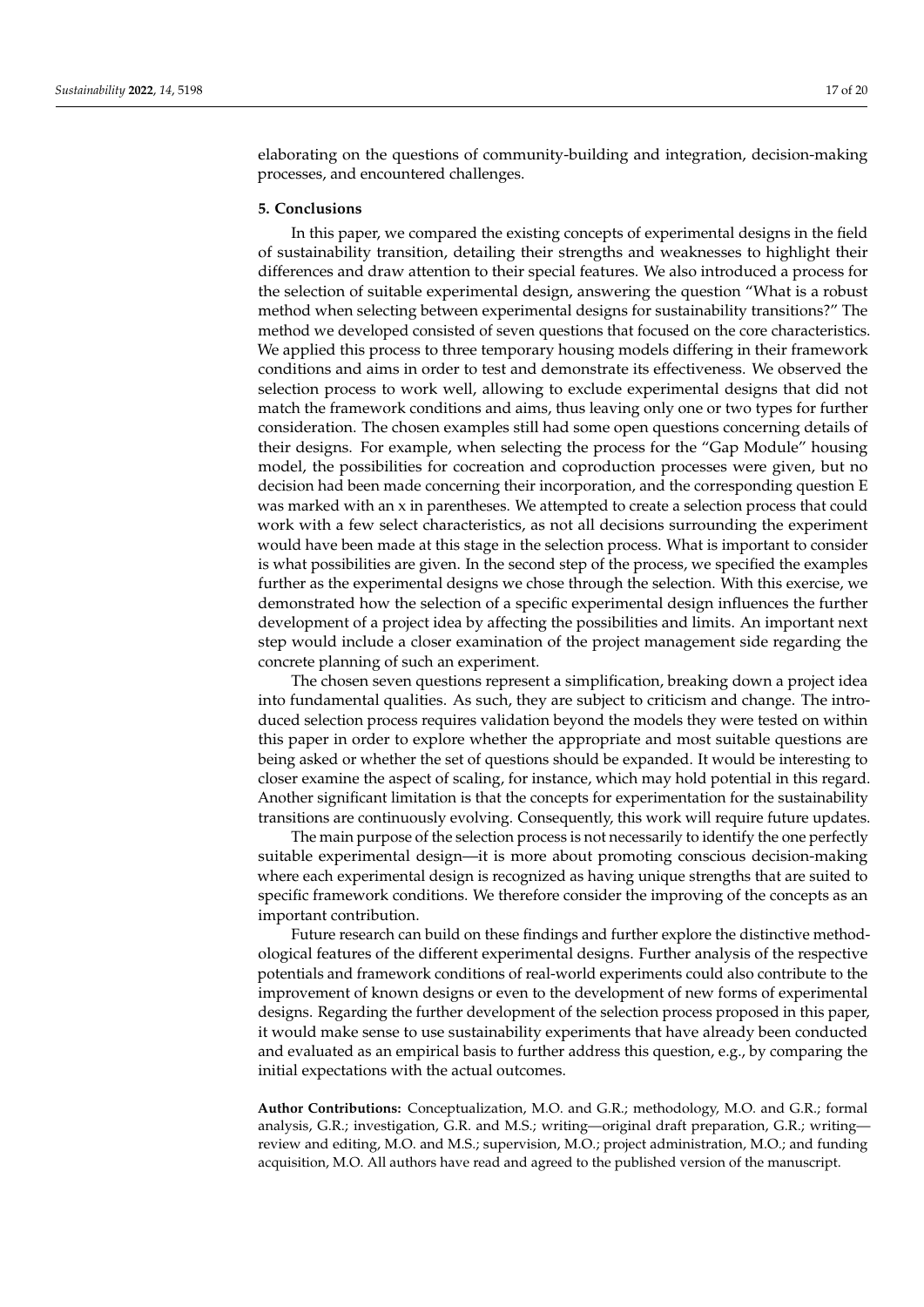**Funding:** The research of this project was funded within the project "Urban Pop-Up Housing Environments and Their Potential as Local Innovation Systems" under the Vienna Science and Technology Fund (WWTF) with the project number ESR17-010. Open access funding provided by the Institute of Technology Assessment, Austrian Academy of Sciences (ITA/ÖAW).

**Institutional Review Board Statement:** Not applicable.

**Informed Consent Statement:** Not applicable.

**Data Availability Statement:** Not applicable.

**Acknowledgments:** We would like to thank our entire project team for their valuable input and support throughout the last few years. We express our deepest appreciation for the participants of our stakeholder workshop, who provided much inspiration and set important cornerstones for the conceptualization of the models. Our gratitude also goes to the students and organizers of the "POP-UP SHELTER–Design Studio" winter semester 2019/2020 course by JASEC at TU Wien for bringing our models to life with their creative and compelling designs. We thank the WWTF for making this research possible and for their sincere interest in and support of our efforts.

**Conflicts of Interest:** The authors declare no conflict of interest. The funders had no role in the design of the study; in the collection, analyses, or interpretation of the data; in the writing of the manuscript; or in the decision to publish the results.

## **References**

- <span id="page-17-0"></span>1. Levin, K.; Cashore, B.; Bernstein, S.; Auld, G. Overcoming the tragedy of super wicked problems: Constraining our future selves to ameliorate global climate change. *Policy Sci.* **2012**, *45*, 123–152. [\[CrossRef\]](http://doi.org/10.1007/s11077-012-9151-0)
- <span id="page-17-1"></span>2. Rohracher, H.; Ornetzeder, M. Sustainable innovation as a challenge for urban governance. In *Handbook of Sustainable Innovation*; Boons, F., McMeekin, A., Eds.; Edward Elgar Publishing: Cheltenham, UK, 2019.
- <span id="page-17-2"></span>3. Karvonen, A.; Van Heur, B. Urban laboratories: Experiments in reworking cities. *Int. J. Urban Reg. Res.* **2014**, *38*, 379–392. [\[CrossRef\]](http://doi.org/10.1111/1468-2427.12075)
- <span id="page-17-3"></span>4. Geels, F.W. Technological transitions as evolutionary reconfiguration processes: A multi-level perspective and a case-study. *Res. Policy* **2002**, *31*, 1257–1274. [\[CrossRef\]](http://doi.org/10.1016/S0048-7333(02)00062-8)
- <span id="page-17-4"></span>5. Markard, J.; Raven, R.; Truffer, B. Sustainability transitions: An emerging field of research and its prospects. *Res. Policy* **2012**, *41*, 955–967. [\[CrossRef\]](http://doi.org/10.1016/j.respol.2012.02.013)
- <span id="page-17-5"></span>6. Köhler, J.H.; Hohmann, C.; Dütschke, E. Sustainability transitions in local communities: District heating, water systems and communal housing projects. Sustain. Innov. 2018. Available online: [https://www.transnik.de/transnik-wAssets/docs/WP11-20](https://www.transnik.de/transnik-wAssets/docs/WP11-2018_Transnik.pdf) [18\\_Transnik.pdf](https://www.transnik.de/transnik-wAssets/docs/WP11-2018_Transnik.pdf) (accessed on 25 March 2022).
- <span id="page-17-6"></span>7. Kennedy, S.; Whiteman, G.; Van den Ende, J. Enhancing radical innovation using sustainability as a strategy choice. Available online: [https://www.hbs.edu/faculty/Shared%20Documents/conferences/2013-sustainability-and-corporation/Enhancing\\_](https://www.hbs.edu/faculty/Shared%20Documents/conferences/2013-sustainability-and-corporation/Enhancing_radical_innovation_using_sustainability_as_a_strategic_choice.pdf) [radical\\_innovation\\_using\\_sustainability\\_as\\_a\\_strategic\\_choice.pdf](https://www.hbs.edu/faculty/Shared%20Documents/conferences/2013-sustainability-and-corporation/Enhancing_radical_innovation_using_sustainability_as_a_strategic_choice.pdf) (accessed on 25 March 2022).
- <span id="page-17-7"></span>8. Raven, R.; Heiskanen, E.; Lovio, R.; Hodson, M.; Brohmann, B. The contribution of local experiments and negotiation processes to field-level learning in emerging (niche) technologies: Meta-analysis of 27 new energy projects in Europe. *Bull. Sci. Technol. Soc.* **2008**, *28*, 464–477. [\[CrossRef\]](http://doi.org/10.1177/0270467608317523)
- 9. Raven, R.; Kern, F.; Verhees, B.; Smith, A. Niche construction and empowerment through socio-political work. A meta-analysis of six low-carbon technology cases. *Environ. Innov. Soc. Transit.* **2016**, *18*, 164–180. [\[CrossRef\]](http://doi.org/10.1016/j.eist.2015.02.002)
- <span id="page-17-8"></span>10. Smith, A.; Raven, R. What is protective space? Reconsidering niches in transitions to sustainability. *Res. Policy* **2012**, *41*, 1025–1036. [\[CrossRef\]](http://doi.org/10.1016/j.respol.2011.12.012)
- <span id="page-17-9"></span>11. Sengers, F.; Wieczorek, A.J.; Raven, R. Experimenting for sustainability transitions: A systematic literature review. *Technol. Forecast. Soc. Chang.* **2019**, *145*, 153–164. [\[CrossRef\]](http://doi.org/10.1016/j.techfore.2016.08.031)
- <span id="page-17-10"></span>12. Veeckman, C.; Schuurman, D.; Leminen, S.; Westerlund, M. Linking living lab characteristics and their outcomes: Towards a conceptual framework. *Technol. Innov. Manag. Rev.* **2013**, *3*, 6–15. [\[CrossRef\]](http://doi.org/10.22215/timreview/748)
- <span id="page-17-11"></span>13. Huber-Humer, M.; Ornetzeder, M.; Österreicher, D. Urban Pop-Up Housing Environments and Their Potential as Local Innovation Systems. Available online: <https://popupenvironments.boku.ac.at/> (accessed on 25 March 2022).
- <span id="page-17-12"></span>14. Bertino, G.; Fischer, T.; Puhr, G.; Langergraber, G.; Osterreicher, D. Framework Conditions and Strategies for Pop-Up Environments in Urban Planning. *Sustainability* **2019**, *11*, 7204. [\[CrossRef\]](http://doi.org/10.3390/su11247204)
- <span id="page-17-13"></span>15. Matoga, A. Governance of temporary use. *Proc. Inst. Civ. Eng.-Urban Des. Plan.* **2019**, *172*, 159–168. [\[CrossRef\]](http://doi.org/10.1680/jurdp.18.00052)
- 16. Matoga, A. How Media Shape the Perception of Temporary Uses: A Qualitative Media Analysis on Vacancy and Temporary Uses in Vienna. *Disp-Plan. Rev.* **2019**, *55*, 85–96. [\[CrossRef\]](http://doi.org/10.1080/02513625.2019.1598114)
- <span id="page-17-14"></span>17. Exner, A.; Schützenberger, I. Creative Natures. Community gardening, social class and city development in Vienna. *Geoforum* **2018**, *92*, 181–195. [\[CrossRef\]](http://doi.org/10.1016/j.geoforum.2018.04.011)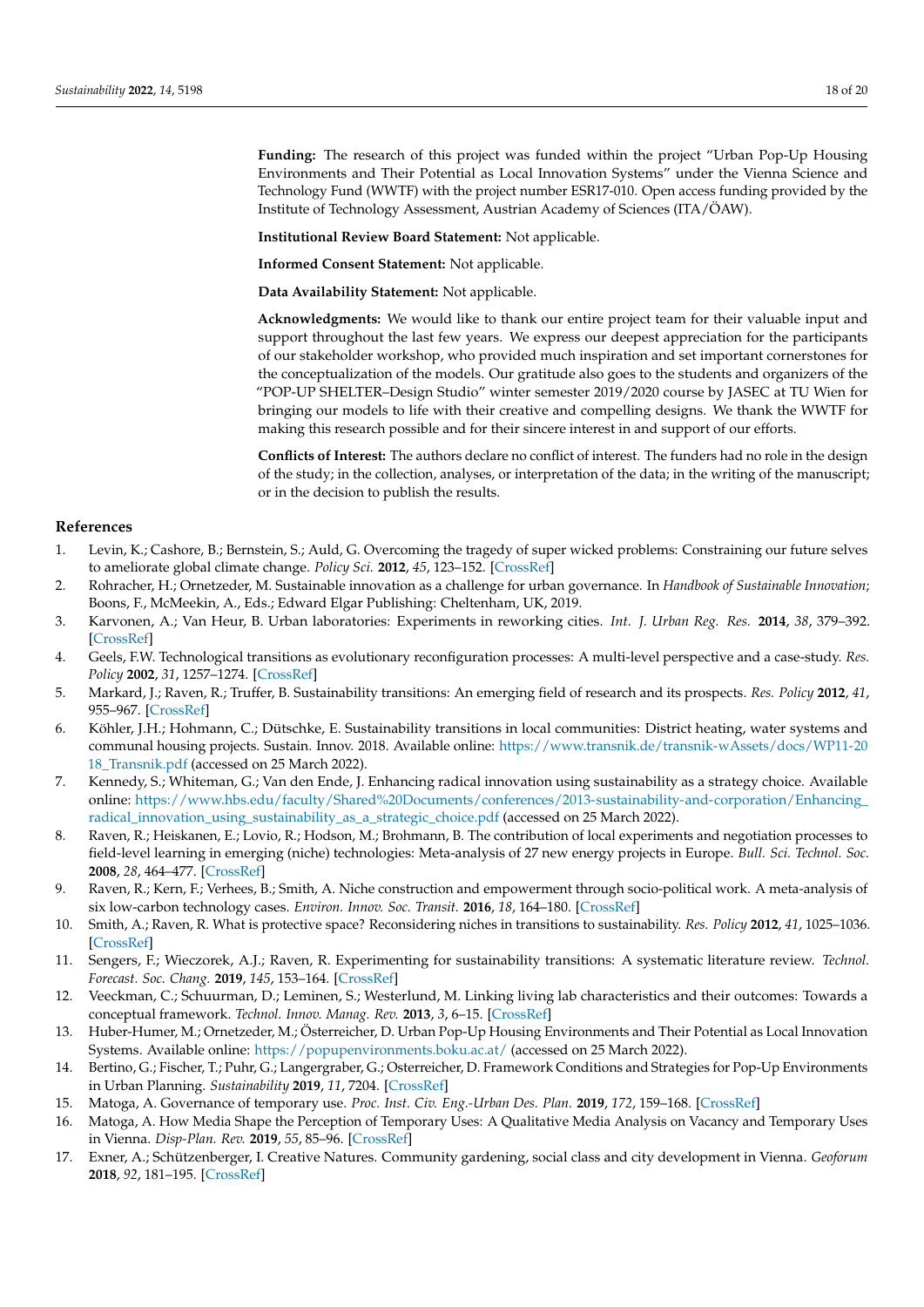- <span id="page-18-0"></span>18. Municipal Department 18 Urban Development and Planning. Urban Development Plan Vienna STEP 2025. Available online: <https://www.wien.gv.at/stadtentwicklung/studien/pdf/b008379b.pdf> (accessed on 22 March 2022).
- <span id="page-18-1"></span>19. Stocker, M.; Schneider, G.; Zeilinger, J.; Rose, G.; Damyanovic, D.; Huber-Humer, M. Urban temporary housing environments— From a systematic comparison towards an integrated typology. *J. Hous. Built Environ.* **2021**, *36*, 1457–1482. [\[CrossRef\]](http://doi.org/10.1007/s10901-020-09812-x)
- <span id="page-18-2"></span>20. Geels, F.W. The multi-level perspective on sustainability transitions: Responses to seven criticisms. *Environ. Innov. Soc. Transit.* **2011**, *1*, 24–40. [\[CrossRef\]](http://doi.org/10.1016/j.eist.2011.02.002)
- 21. Geels, F.W. The impact of the financial–economic crisis on sustainability transitions: Financial investment, governance and public discourse. *Environ. Innov. Soc. Transit.* **2013**, *6*, 67–95. [\[CrossRef\]](http://doi.org/10.1016/j.eist.2012.11.004)
- 22. Geels, F.W.; Schot, J. Typology of sociotechnical transition pathways. *Res. Policy* **2007**, *36*, 399–417. [\[CrossRef\]](http://doi.org/10.1016/j.respol.2007.01.003)
- <span id="page-18-12"></span>23. Kemp, R.; Schot, J.; Hoogma, R. Regime shifts to sustainability through processes of niche formation: The approach of strategic niche management. *Technol. Anal. Strateg. Manag.* **1998**, *10*, 175–198. [\[CrossRef\]](http://doi.org/10.1080/09537329808524310)
- <span id="page-18-3"></span>24. Raven, R.; Van den Bosch, S.; Weterings, R. Transitions and strategic niche management: Towards a competence kit for practitioners. *Int. J. Technol. Manag.* **2010**, *51*, 57–74. [\[CrossRef\]](http://doi.org/10.1504/IJTM.2010.033128)
- <span id="page-18-4"></span>25. Schot, J.; Geels, F.W. Strategic niche management and sustainable innovation journeys: Theory, findings, research agenda, and policy. *Technol. Anal. Strateg. Manag.* **2008**, *20*, 537–554. [\[CrossRef\]](http://doi.org/10.1080/09537320802292651)
- <span id="page-18-5"></span>26. Schreuer, A.; Ornetzeder, M.; Rohracher, H. Negotiating the local embedding of sociotechnical experiments: A case study in fuel cell technology. *Technol. Anal. Strateg. Manag.* **2010**, *22*, 729–743. [\[CrossRef\]](http://doi.org/10.1080/09537325.2010.496286)
- <span id="page-18-6"></span>27. Grin, J.; van De Graaf, H. Implementation as communicative action. *Policy Sci.* **1996**, *29*, 291–319. [\[CrossRef\]](http://doi.org/10.1007/BF00138406)
- <span id="page-18-7"></span>28. Gross, M. Give me an experiment and I will raise a laboratory. *Sci. Technol. Hum. Values* **2016**, *41*, 613–634. [\[CrossRef\]](http://doi.org/10.1177/0162243915617005)
- <span id="page-18-8"></span>29. Brown, H.S.; Vergragt, P.J. Bounded sociotechnical experiments as agents of systemic change: The case of a zero-energy residential building. *Technol. Forecast. Soc. Chang.* **2008**, *75*, 107–130. [\[CrossRef\]](http://doi.org/10.1016/j.techfore.2006.05.014)
- <span id="page-18-9"></span>30. Quist, J.; Tukker, A. Knowledge collaboration and learning for sustainable innovation and consumption: Introduction to the ERSCP portion of this special volume. *J. Clean. Prod.* **2013**, *48*, 167–175. [\[CrossRef\]](http://doi.org/10.1016/j.jclepro.2013.03.051)
- <span id="page-18-10"></span>31. Van den Heiligenberg, H.A.; Heimeriks, G.J.; Hekkert, M.P.; van Oort, F.G. A habitat for sustainability experiments: Success factors for innovations in their local and regional contexts. *J. Clean. Prod.* **2017**, *169*, 204–215. [\[CrossRef\]](http://doi.org/10.1016/j.jclepro.2017.06.177)
- <span id="page-18-11"></span>32. Hoogma, R.; Kemp, R.; Schot, J.; Truffer, B. Experimenting for sustainable transport. In *Transport, Development and Sustainability Series*, 2nd ed.; Taylor & Francis: Oxfordshire, UK, 2002.
- <span id="page-18-13"></span>33. Potter, S. *Greening Transport for Disabled People: A study of Camden Community Transport's 'ASTI'project. A Case Study for the EC DG-XII Supported Project "Strategic Niche Management as a Tool for Transition to a Sustainable Transportation System"*; Open University: Milton Keynes, UK, 1998.
- <span id="page-18-14"></span>34. Bajgier, S.M.; Maragah, H.D.; Saccucci, M.S.; Verzilli, A.; Prybutok, V.R. Introducing students to community operations research by using a city neighborhood as a living laboratory. *Oper. Res.* **1991**, *39*, 701–709. [\[CrossRef\]](http://doi.org/10.1287/opre.39.5.701)
- <span id="page-18-15"></span>35. Mitchell, W.J. *Me++: The Cyborg Self and the Networked City*; The MIT Press: Cambridge, UK, 2004.
- <span id="page-18-16"></span>36. Bulkeley, H.; Coenen, L.; Frantzeskaki, N.; Hartmann, C.; Kronsell, A.; Mai, L.; Marvin, S.; McCormick, K.; van Steenbergen, F.; Voytenko Palgan, Y. Urban living labs: Governing urban sustainability transitions. *Curr. Opin. Environ. Sustain.* **2016**, *22*, 13–17. [\[CrossRef\]](http://doi.org/10.1016/j.cosust.2017.02.003)
- <span id="page-18-17"></span>37. Nesti, G. Co-production for innovation: The urban living lab experience. *Policy Soc.* **2018**, *37*, 310–325. [\[CrossRef\]](http://doi.org/10.1080/14494035.2017.1374692)
- <span id="page-18-18"></span>38. Nesterova, N.; Quak, H. A city logistics living lab: A methodological approach. *Transp. Res. Procedia* **2016**, *16*, 403–417. [\[CrossRef\]](http://doi.org/10.1016/j.trpro.2016.11.038)
- <span id="page-18-19"></span>39. Nesti, G. Urban living labs as a new form of co-production. Insights from the European experience. In Proceedings of the ICPP-International Conference on Public Policy II, Milan, Italy, 1–4 July 2015.
- <span id="page-18-20"></span>40. Brown, H.S.; Vergragt, P.; Green, K.; Berchicci, L. Learning for sustainability transition through bounded sociotechnical experiments in personal mobility. *Technol. Anal. Strateg. Manag.* **2003**, *15*, 291–315. [\[CrossRef\]](http://doi.org/10.1080/09537320310001601496)
- <span id="page-18-21"></span>41. Vergragt, P.J.; Brown, H.S. Policies for social learning:"bounded sociotechnical experiments". In Proceedings of the Human Dimensions of Global Environmental Change—Greening of Politics—Interlinkages and Policy Integration, Berlin, Germany, 3–4 December 2004.
- <span id="page-18-22"></span>42. Vergragt, P.J.; Brown, H.S. Sustainable mobility: From technological innovation to societal learning. *J. Clean. Prod.* **2007**, *15*, 1104–1115. [\[CrossRef\]](http://doi.org/10.1016/j.jclepro.2006.05.020)
- <span id="page-18-23"></span>43. Rotmans, J.; Kemp, R.; van Asselt, M.; Geels, F.; Verbong, G.; Molendijk, K. Transities & Transitiemanagement: De Casus van een Emissiearme Energievoorziening. Available online: <https://kemp.unu-merit.nl/pdf/transitie.pdf> (accessed on 25 March 2022).
- <span id="page-18-24"></span>44. Rotmans, J.; Erasmus University Rotterdam, Rotterdam, The Netherlands. Personal communication, 2005.
- <span id="page-18-25"></span>45. Van den Bosch, S. Transition experiments: Exploring societal changes towards sustainability. Doctor's Thesis, Erasmus Universiteit Rotterdam, Rotterdam, The Netherlands, 16 September 2010.
- <span id="page-18-26"></span>46. Loorbach, D. Transition management: New mode of governance for sustainable development. Available online: [https:](https://www.researchgate.net/publication/35149475_Transition_Management_New_Mode_of_Governance_for_Sustainable_Developmentpdf) [//www.researchgate.net/publication/35149475\\_Transition\\_Management\\_New\\_Mode\\_of\\_Governance\\_for\\_Sustainable\\_](https://www.researchgate.net/publication/35149475_Transition_Management_New_Mode_of_Governance_for_Sustainable_Developmentpdf) [Developmentpdf](https://www.researchgate.net/publication/35149475_Transition_Management_New_Mode_of_Governance_for_Sustainable_Developmentpdf) (accessed on 25 March 2022).
- <span id="page-18-27"></span>47. Loorbach, D.; Rotmans, J. The practice of transition management: Examples and lessons from four distinct cases. *Futures* **2010**, *42*, 237–246. [\[CrossRef\]](http://doi.org/10.1016/j.futures.2009.11.009)
- <span id="page-18-28"></span>48. Evans, B.; Theobald, K. LASALA: Evaluating local Agenda 21 in Europe. *J. Environ. Plan. Manag.* **2003**, *46*, 781–794. [\[CrossRef\]](http://doi.org/10.1080/0964056032000138481)